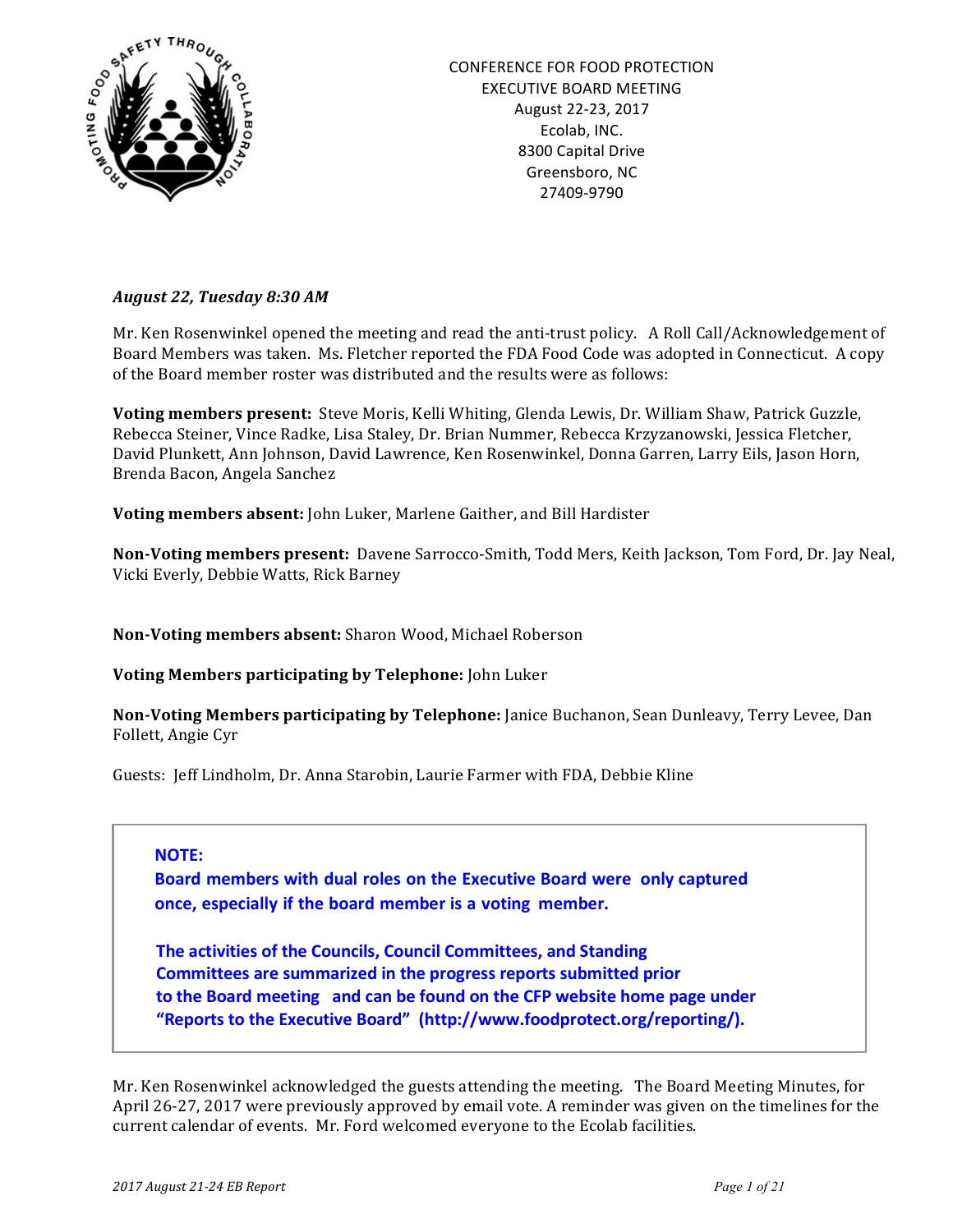# *Executive Staff Reports*

## **Executive Director** – David McSwane

Dr. McSwane quickly summarized the key points of his report. Dr. McSwane was asked to submit an article about The Conference for Food Protection (CFP) for the Fall issue of the *Florida Restaurant & Lodging Magazine*. A PDF version of the Dr. McSwane's article is provided in Binder 1 for the Board meeting and it can be viewed online at: Florida Restaurant & Lodging Magazine.

Dr. McSwane reported the total number of Council applicants for the 2018 Biennial Meeting was 134.

Dr. McSwane reported that recipients of the Samuel J. Crumbine Award were selected following our April Board meeting. This year there were two recipients. The Boulder County, Colorado Health Department and the Kansas City, Missouri Health Department were recognized for excellence in local retail food safety. Dr. McSwane stated there were sufficient funds for the Crumbine award to be attended by representatives of both agencies at the various venues.

The Local Arrangements Committee (LAC) was actively moving forward with activities for the 2018 Biennial Meeting. Council and Standing committees and the first session of the Executive Board meeting will be held on Sunday, April 15. The workshop and Opening Session will be held on Monday, April 16. The 2016-2018 Biennial Meeting will be on different days of the week than previous meetings, however, ironically the dates are the same as the last biennial meeting.

## **ACTION ITEM:**

Ms. Staley moved and Mr. Lawrence seconded to acknowledge the Executive Director's Report. A vote was taken and the motion carried.

## **Executive Treasurer - Cliff Nutt**

Mr. Nutt reviewed his report. The 2nd Quarter in 2017 provides for the first and second quarter revenues, expenses, and assets. He reported there should be a greater number of attendees therefore; he projected an increase of about 9% in attendees due to the biennial meeting being held in Richmond and on the Eastern seaboard where the population is denser. The budget is based at this time on his estimation of events based on revenue in past years. He stated the ending budget is trending up.

#### **ACTION ITEM:**

Ms. Fletcher moved and Mr. Eils seconded to acknowledge the Executive Treasurer's Report. A vote was taken and the motion carried.

## **Executive Assistant** - Aggie Hale

Ms. Hale reviewed her report. She reviewed the EventBrite process and went over the progress of the upcoming registration for the biennial meeting. She discussed working with Mr. Kevin Hamstra on a few glitches on the web site.

## **ACTION ITEM:**

Ms. Bacon moved and Ms. Krzyzanowski seconded to acknowledge the Executive Assistant's Report. A vote was taken and the motion carried.

## *Unfinished Business*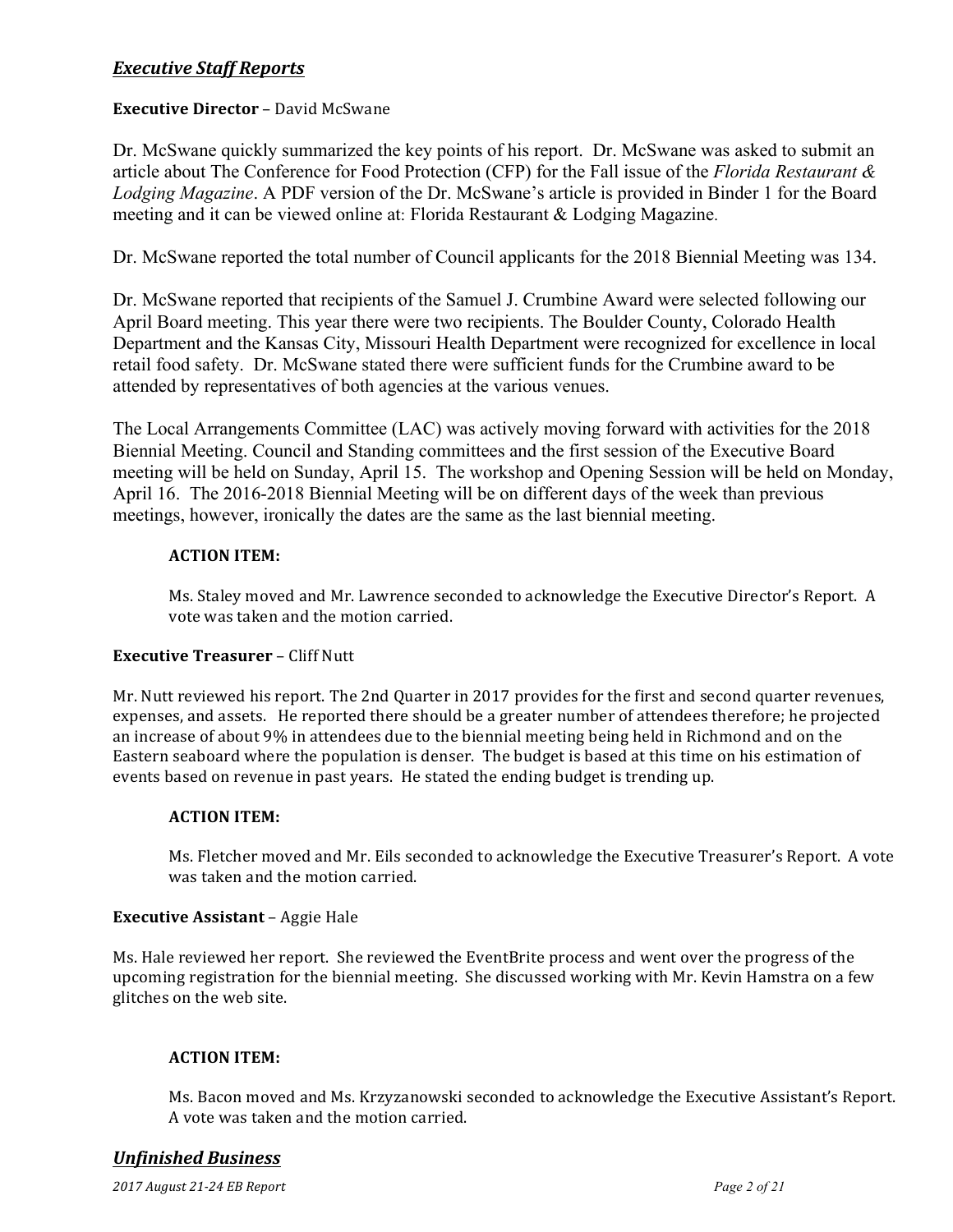### Report of ad hoc committee on Standards for Documents Published on CFP Website and Peer **Reviewed and Non-Peer Reviewed Publications** - Brian Nummer

Dr. Nummer reported on the ad hoc committee progress. He stated the committee was charged with clarifying the non-commercialism policy. He stated a policy/template was needed before initiation of the process. He further stated that perhaps the current ad hoc committee could develop a template that could be followed however he feels that possibly we may need a standing committee to be created to establish a review of publications. Mr. Eils, Ms. Lewis and Ms. Krzyzanowski commented about who will be reviewing documents and what will be reviewed. Dr. Nummer is concerned as to what level the CFP's intent is with peer reviewing a document. Discussion ensued as to whether to review or not review documents. Mr. Horn stated that if CFP does want to publish something, this would then become an important function. He asked if there should be a committee to review documents for accuracy before posting on the website. Ms. Sarrocco-Smith stated this problem (publication) would not be going away and we should address this situation now. There are two concerns, one is the maintenance of documents and the other is they are to be peer reviewed. Dr. McSwane stated there are two very important issues, one is to review the documents on the website now and to update them. This would be done by committee and go through the standard review CFP process and the other is that an individual or group of individuals could take CFP generated materials and publish them under their name. Dr. Schaffner's proposals were not accepted by the CFP therefore, Dr. Nummer was trying to figure out how to proceed. The Board needs to be looking at whether or not documentation reflects what the CFP intended. Ms. Everly stated she was in agreement with the twofold concern stated, and when this arises she suggested the committee put this concern in their Issue. This gives the council an opportunity to debate it and the assembly of delegates an opportunity to decide as to whether the document in question needs peer reviewing and leaving the peer review to whom the committee thinks should do the review. This may relieve the CFP from needing to have a huge internal process. Ms. Bacon believes there was a need for a standing committee to handle these concerns. Ms. Everly clarified that we currently have was a "Commercialism Policy".

#### **ACTION ITEM:**

Ms. Bacon moved and Ms. Krzyzanowski seconded to create a standing committee with specific charges and specific constituency makeup to review current CFP publications and committee publications. No vote taken.

### **ACTION ITEM:**

Ms. Bacon moved and Ms. Krzyzanowski seconded to withdraw the previous motion.

Mr. Rosenwinkel stated we needed to move along because we were running out of time. Discussion ensued concerning whether or not standing committees could have charges and would they come from the Board.

## **ACTION ITEM:**

Ms. Kryzanowski moved to call the question and end debate and Ms. Bacon seconded. A vote was taken and the motion carried with the FDA, CDC and the USDA abstaining.

## **ACTION ITEM:**

Ms. Bacon moved and Mr. Lawrence seconded to take the Publications Ad Hoc Committee work and work with the Constitution, Bylaws and Procedures Committee to create a Publications Standing Committee with defined charges for the 2018 Biennial Meeting. A vote was taken and the motion carried with the FDA, CDC and the USDA abstaining.

#### **ACTION ITEM:**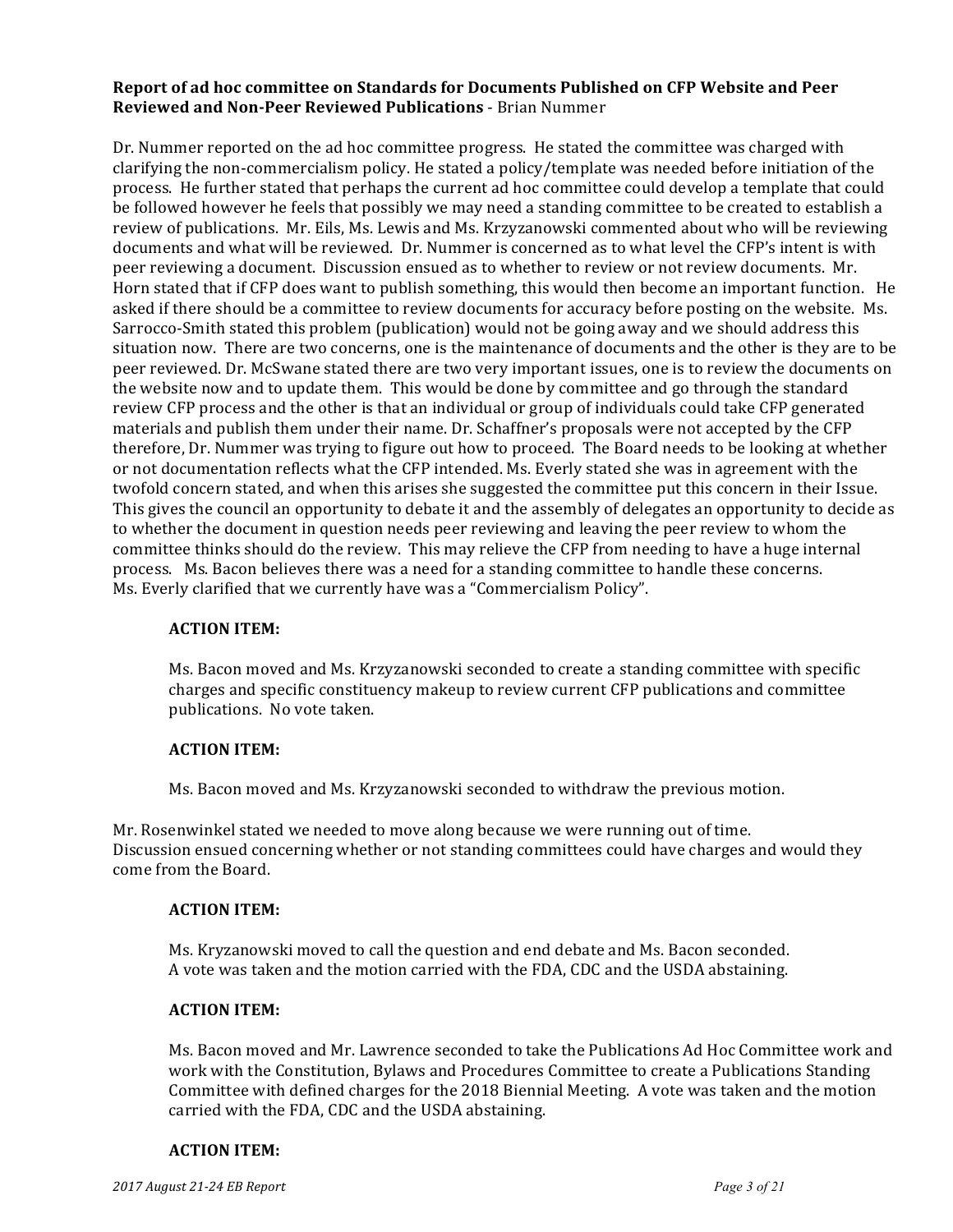Mr. Horn moved and Ms. Whiting seconded to table the language for the wording of the publication of documents. A vote was taken and the motion carried.

## **Report of ad hoc committee to explore the concept of creating an "app" for the 2018 Biennial Meeting** – Brian Nummer

Dr. Nummer reviewed the process for use of an application to provide real time Issue status during the biennial meeting. He did bring forward a cost of about \$800 per meeting. There is a question about sponsoring the application. *Attendify* app was one app provider that costs the least amount of money.

## **ACTION ITEM:**

Ms. Kryzanowski moved and Ms. Johnson seconded to:

1. Approve spending \$800-\$1000 on *Attendify* App solely applicable to the 2018 meeting, 2. Formalize the Mobile App ad hoc committee so that it can get volunteers to help with making app use a success; and

3. Approve the Executive Director to liaise with the Board and all affected committees (e.g. strategic planning, sponsorship committee, sponsors, and various meeting arrangements (printing etc.) to ensure the use of the App works as intended.

## *Break*

## **ACTION ITEM:**

Mr. Horn moved and Ms. Krzyzanowski seconded to take the motion on the wording of the publication of documents language off the table. A vote was taken and the motion carried.

Discussion ensued regarding concern on submitting an Issue for the 2018 Biennial Meeting on peer review and how it would be handled, since there will be no standing committee at that time.

## **ACTION ITEM:**

Mr. Horn moved and Ms. Johnson seconded that the executive director shall instruct council chairs and committee chairs as follows:

If a committee would like any document to be considered for publication, the complete document shall be submitted as an attachment to their committee report, and a separate Issue shall be submitted which shall specify intent of publication as a CFP document or outside in a peer reviewed journal, to the council to be voted on for consideration of publication. A vote was taken and the motion carried.

Point of clarification: Ms. Everly shared the name of the author of the document must be identified on the Issue document. 

#### **Report of ad hoc committee formed to develop a Disparagement Policy – David Plunkett**

Mr. Plunkett discussed the concerns involved with the development of the disparagement policy with respect to content documents. Mr. Plunkett stated it was virtually impossible to review everything that was submitted. Mr. Plunkett related the focus began with reviewing the "Commercialism Policy" to see if it could address the disparagement issue and after review it was decided the current policy did not address concerns relating to disparagement. However, it was then decided to amend the "Commercialism Policy "to additionally include language on disparagement. Ms. Bacon brought up the committee roster had two members listed that are no longer active on the committee, Ms. Becky Stevens-Grobbelaar and Ms. Lee Cornman, have left the CFP.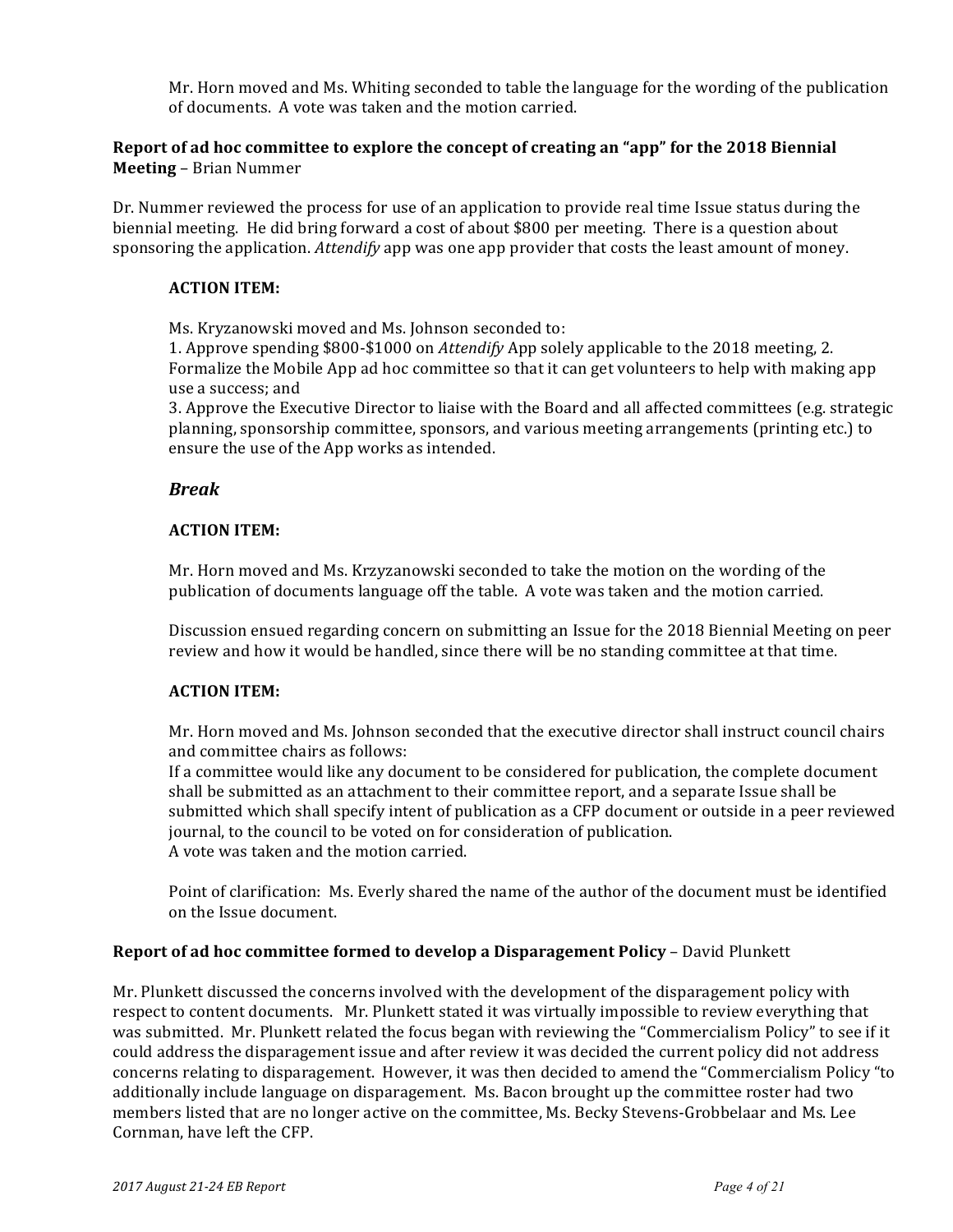## **ACTION ITEM:**

Mr. Lawrence moved and Dr. Garren seconded to acknowledge the ad hoc Committee on the Disparagement Policy report. A vote was taken and the motion carried.

#### **ACTION ITEM:**

Mr. Lawrence moved and Dr. Garren seconded to replace the existing Commercialism Policy with the Commercialism and Comity Policy. A vote was taken and the motion carried.

### **Issue Chairs Request-** Vicki Everly and Debbie Watts

Ms. Everly was asking the Board to request the CBP Committee to look at the membership selection process and propose any needed changes. This was a request in the Issue Committee's report from the  $4/17$ Executive Board meeting report that was tabled and was not brought back to the Board for action.

### **ACTION ITEM:**

Dr. Nummer moved and Ms. Steiner seconded for the Issue Chairs' request that the Executive Board charge the CBP committee to review existing CFP governing documents regarding committee member selection, and recommend language changes to clarify the process and requirements specifically for both standing committees and council committees and to be brought back by the 2018 Biennial Meeting. A vote was taken and motion carried.

#### **Compensation Committee - Larry Eils**

Mr. Eils stated the committee completed all of its charges except for one, to develop criteria for issuing a bonus for the Executive Director. He was requesting the draft language provided be reviewed and for the Board to accept the proposal submitted.

**ACTION ITEM:** Dr. Nummer moved and Ms. Steiner seconded to acknowledge the Compensation Committee Report and to approve the draft CFP Executive Director Bonus Guideline recommendation. A vote was taken and the motion carried.

## Creating an Issue to Establish a Retail Food Regulatory Program Standards Alliance in the **Conference for Food Protection (CFP)** - Patrick Guzzle

Mr. Guzzle discussed the possibility of creating a similar alliance to what AFDO has with the Manufacturing Food Program Standards except including all stakeholders and not just regulators. Mr. Guzzle and Mr. Moris are asking to move forward with a concept to begin the process. Ms. Lewis stated the FDA does agree with the concept with a caveat that a specific proportion of the membership in the alliance be designated to regulators and those jurisdictions that are enrolled in the National Retail Food Program Standards. The question is in what way will the collaboration be set up and what will it look like?

#### *Break for Lunch*

#### **Committee Chair Handbook** – Davene Sarrocco-Smith

Ms. Sarrocco-Smith discussed the draft committee chair handbook. She shared that well-written examples need to be provided for the handbook. Ms. Everly suggested adding the position descriptions and the final report information to the handbook. Ms. Sarrocco-Smith asked about the reference of Roberts Rules of Order that was already in the Conference Procedures. Ms. Everly read from the Constitution and Bylaws concerning the ability of the Conference to create and amend the Conference Procedures to address the process of using methods to run committee meetings including modifying the language about how Roberts Rules of Order should be used in the Conference Procedures. Discussion ensued concerning suggestions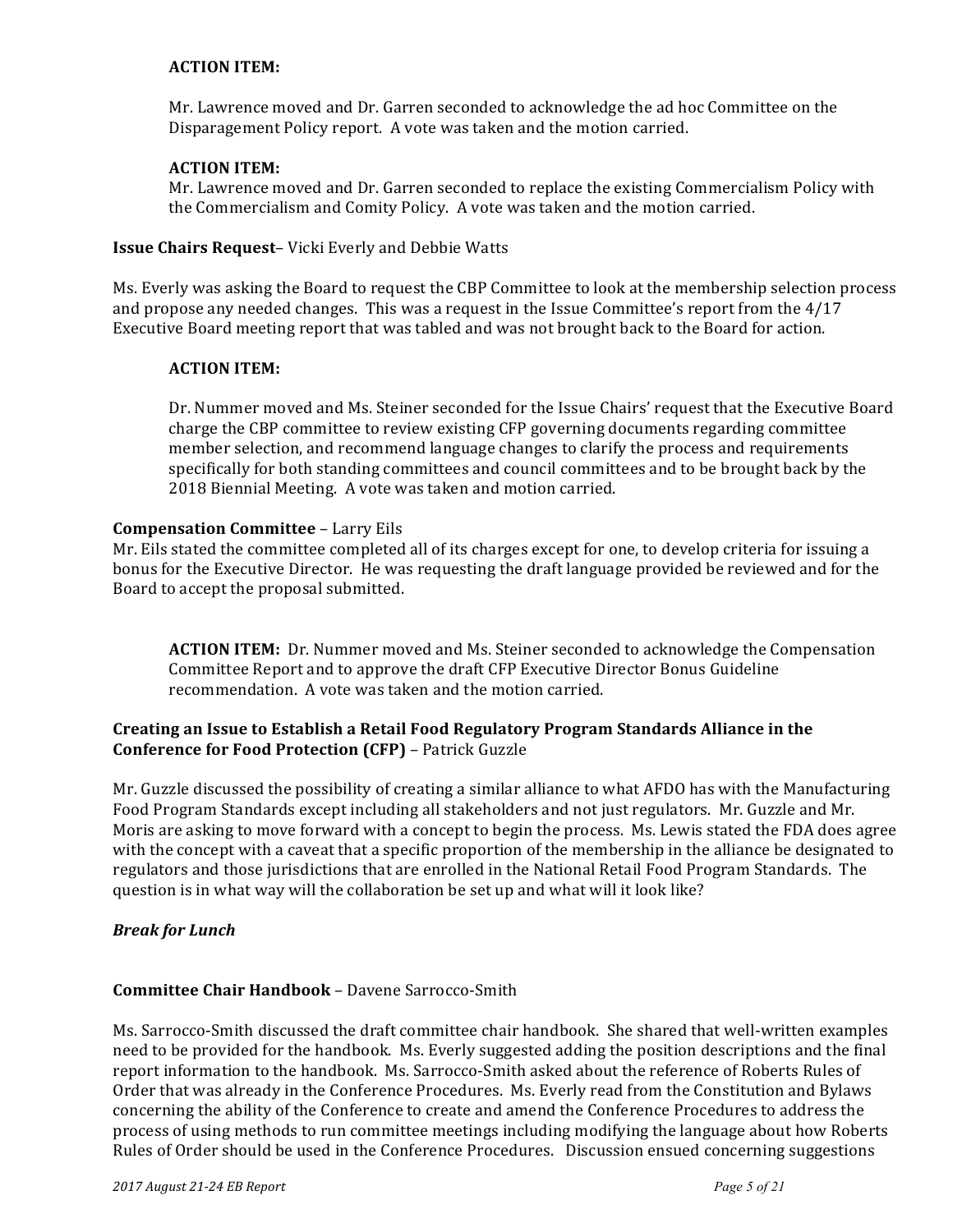for clarifying and capturing phone calls and discussions by committees. It was suggested that formal minutes would not be required. Providing a template for committee meetings or a meeting summary should be provided for the committee to follow during meetings. Ms. Everly suggested finding the bullet points that should be used for basic meeting procedures.

## **ACTION ITEM:**

Mr. Moris called the question and Mr. Eils seconded to end debate. A vote was taken and the motion carried.

## **ACTION ITEM:**

Ms. Sanchez moved and Mr. Horn seconded for Ms. Sarrocco-Smith to provide amendments to the draft handbook document and to come back for approval by e-vote before the committee formation process after the 2018 Biennial Meeting has ended. A vote was taken and the motion carried.

## **ACTION ITEM:**

Mr. Nummer moved and Ms. Krzyzanowski seconded to approve the revised draft resolution as follows:

Resolved, that this Alliance be administered through the CFP and that meetings for this Alliance should be conducted in the odd number years when the CFP Biennial Meeting is not held, and be it further Resolved, that CFP request that FDA recognize this alliance and provide support and funding for the development of this Alliance to assure it meets the objective of advancing the Standards and to be submitted as an Issue at the 2018 Biennial Meeting. A vote was taken and the motion carried. Federal agencies abstained.

## **Update on USDA Grant with Utah State University - Brian Nummer**

Dr. Nummer shared the grant was not funded.

# *2018 Biennial Meeting Update*

## Local Arrangements Committee - Julie Henderson and Pamela Miles

Ms. Henderson discussed the promotional handbook previously distributed to Board members, specifically on page 9 of the handbook regarding the Science Museum of Virginia as an available venue for the LAC reception. They have been working on negotiating a contract with the museum at this time. April 18, 2018 would be the event date. She mentioned there were 5 contractors available to cater the event. Ms. Henderson and Ms. Miles shared that the Rotunda/Forum space would cost \$4,150. Also, a venue called Speed would cost \$1,500 minus 10% off for non-profit organizations. Discussion ensued about the time frame for the reception. The hours of 7pm to 11pm would be available, however, it would be up to the CFP to decide if all this time was needed. The question was asked about how much of the museum would be available for attendees to visit. They stated the entire museum would not be accessible. Ms. Miles shared the large jet in the museum would be accessible. The question was asked about how long it would take to view the accessible part of museum. Discussion ensued regarding when to serve food and what time would be available for viewing the accessible part of the museum. Suggestions were put out there to consider such as food could be served from 7pm through 9pm and the museum viewing could be available until 10pm. Dr. McSwane asked about sponsors being able to provide certain amenities and what would the Marriott Hotel allow us to bring in from constituents. It was brought up to include the Marriott be part of LAC and or the Sponsorship Committee. Dr. McSwane stated he and Ms. Peña would contact the Marriott. It was clarified that industry members of the LAC would need to handle sponsorship monies because regulators are not allowed to solicit the regulated community. Mr. Ford suggested Stones brewery as a local business that might be able to provide beer for the LAC reception. It was shared the brewery would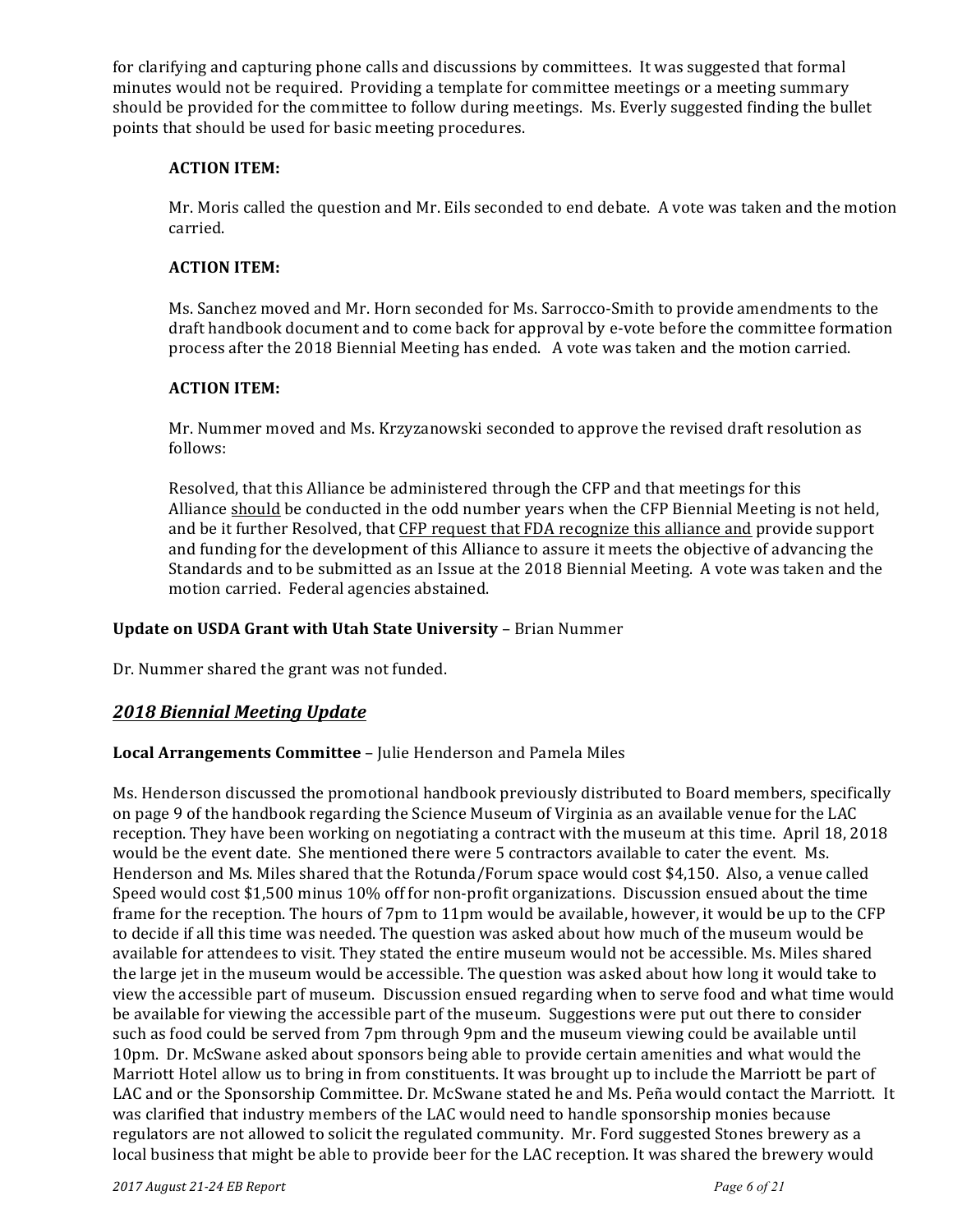have to go through a distributor.

**ACTION ITEM:** Dr. Garren moved and Ms. Johnson seconded to acknowledge the Local Arrangements Committee report. A vote was taken and the motion carried.

## **Online registration – EventBrite – Aggie Hale**

Ms. Hale shared the registration information for the online process earlier during the Executive Assistant's report. She stated it would pretty much as last biennium. Registration would start the first week of October. She asked if there were any questions, however there were none at this time. Ms. Hale did remind everyone to make sure if anyone registers you and others online, to make sure they use the attendees name and information.

## *Council Formation Report - Council Chairs:*

## **Council I Formation Report** – Mr. Barney

Mr. Barney discussed the roster for Council I make up. He feels they have a good balance for new and returning membership and good representation across regions throughout the country. Mr. Barney shared they did not select applicants having no prior CFP experience for Council makeup. Dr. McSwane discussed that we do need to know the names of individuals not selected as members or alternates so they can be notified in writing that they were not chosen for a Council.

## **ACTION ITEM:**

Dr. Nummer moved and Mr. Eils seconded to approve Council I roster as submitted. A vote was taken and the motion carried.

#### **Council II Formation Report** - Mr. David Lawrence

Mr. Lawrence reviewed the council II formation process. He stated the formation process followed the CBP. He reported they could not find a processor and was requesting a non-processor constituent to fill the seat. He also shared there were no federal regulators who had interest in serving on Council II therefore a substitution of another regulatory representative was chosen to sit on the Council. Discussion ensued about constituencies and whether they are current to date. Ms. Everly suggested the CBP should look into constituencies as they are now and review as to whether changes are needed in the Constitution and Bylaws.

### **ACTION ITEM:**

Ms. Johnson moved and Mr. Eils seconded to charge the CBP Committee to review the current constituencies as specified in Article XI Ms. Section 2, Subsections 2 and 4 (Councils) specific to council memberships and come back with a recommendation and to provide an Issue for the 2018 Biennial Meeting.

A vote was taken and the motion carried

## **ACTION ITEM:**

Ms. Johnson moved and Mr. Eils seconded to approve the Council II roster as submitted. A vote was taken and the motion carried with two no votes.

#### **Council III Formation Report** – Ms. Sarrocco-Smith

Ms. Sarrocco-Smith began her discussion by pointing out Council III is different in their make up from the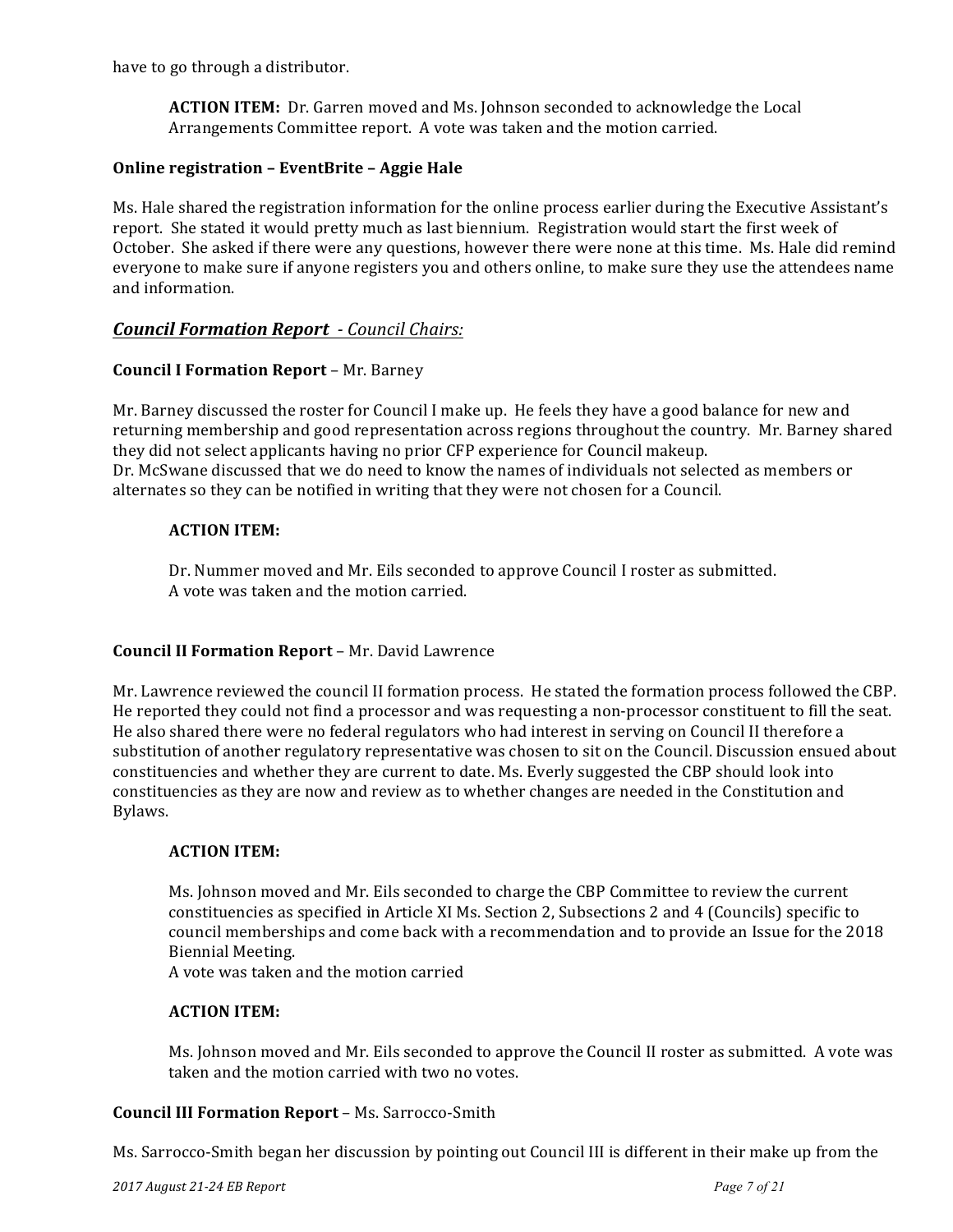other two Councils. Eight individuals have no previous Council experience. Regionally, Council III was evenly distributed. Overall representation was pretty even with the exception of vending. The roster submitted for Council III. The question was asked about the difference of the orange and white highlights on the list Ms. Sarrocco-Smith stated the orange designated the alternates.

## **ACTION ITEM:**

Ms. Staley moved and Ms. Sanchez seconded to approve the Council III roster as submitted. A vote was taken and the motion carried.

## **Set registration fees** – David McSwane

Dr. McSwane reported on the registration fees he had put forward in his document "Calculation of registration fees". Discussion ensued about what amounts should be set for the upcoming biennial meeting fees. Mr. Nutt was asked what his projected fees for 2018 were and he stated: Conference Fee - \$595 only, Workshop only \$175 and Conference/Workshop. \$720.

Excerpt from Dr. McSwane's report on fees:

Recommended Early registration fee (April 1 or earlier) is: Conference and Workshop combined  $(\$545 + 125) = \$670$ Conference only (\$545) Workshop only (\$175)

Recommended Late registration fee (After April 6, 2018) is: Conference and Workshop combined  $(\$595 + 125) = \$720$ Conference only (\$595) Workshop only (\$225)

A question arose about the times set for early and late registration. Dr. McSwane stated that early registration is helpful because it allows us to plan how many meals are needed and for how many people we will have to properly plan events. Time is also needed to share information gathered through EventBrite in order for the LAC to prepare name badges and other registration concerns. Mr. Horn asked why only two weeks as a lead-time? Conversation ensued about the benefits of moving the early registration to an earlier timeframe. Dr. Garren stated to make having an earlier and longer timeframe for early registration as an incentive to register sooner. Discussion ensued about changing the way the fees were proposed. Raising fees for membership was brought up and the conversation led to concerns about line items not being allowed and some organizations would not pay for membership dues etc. The discussion continued about deleting reference to membership fee amounts and solely stating that membership fees for the 2018-2020 biennium would be included. Mr. Guzzle reviewed the motion and asked if there was any further discussion. Ms. Johnson asked if a friendly amendment could be made to raise the late registration by another \$50. Dr. McSwane shared that late registration would then be \$770 for conference and workshop. Ms. Everly asked if a regulator could register early in advance of payment. Discussion ensued about absorbing fees or passing them on to the registrant/sponsor. The concern was to include the fees in the base cost rather than having additional fees.

## **ACTION ITEM:**

Mr. Eils called the question and Mr. Horn seconded to end debate on absorbing fees online. A vote was taken and the motion carried.

## **ACTION ITEM:**

Mr. Eils moved and Ms. Fletcher seconded to proceed with the numbers as provided in Dr. McSwane's report and to include, adding \$50 for late registration after March 13th.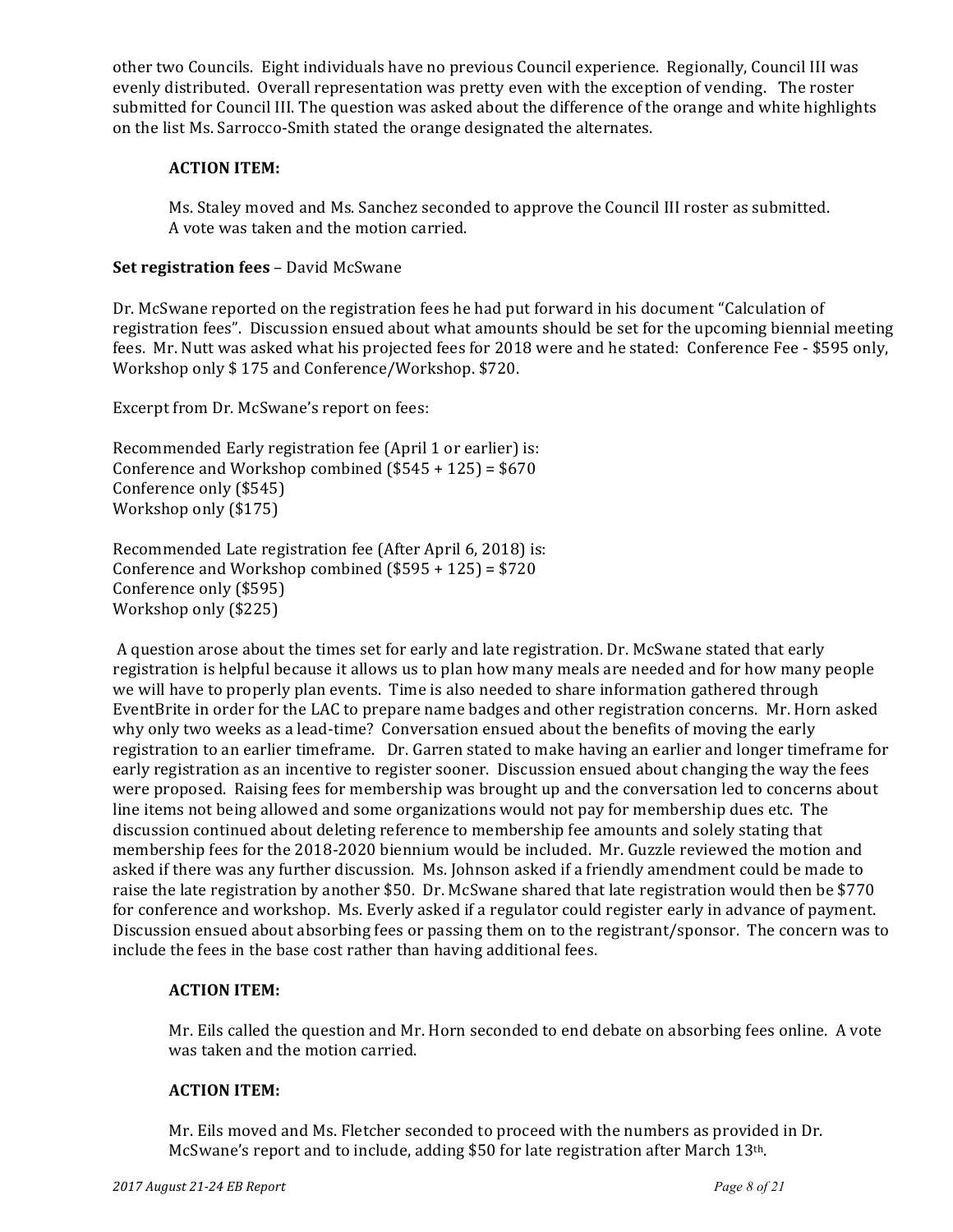A vote was taken and motion carried. There was one dissenting vote.

## **ACTION ITEM:**

Mr. Eils moved and Mr. Horn seconded for the CFP to continue to absorb the user and credit card fees charged by the EventBrite program for online registration. A vote was taken and the motion carried.

Mr. Guzzle reminded the Board that we still have a full agenda and not much time. He also stated Dr. Neal's report would be taken out of order if he sees that we are running out of time. Dr. McSwane asked if we could meet in the lobby of the Marriott Hotel at 7:15AM on Wednesday so the Board meeting could start earlier on day 2. Everyone agreed.

The meeting recessed for the day.

#### *August 23, Tuesday 7:30 AM*

Mr. Guzzle brought the meeting to order. He stated we had a conference call scheduled for 8:30am. Mr. Barney requested to revisit Council I's roster.

#### **ACTION ITEM:**

Ms. Sanchez moved and Dr. Garren seconded to bring back the Council I roster. A vote was taken and the motion carried.

#### **ACTION ITEM:**

Ms. Staley moved and Ms. Sanchez seconded to approve the edited Council I roster. A vote was taken and the motion carried.

#### **Pre-registration packet** – David McSwane

Dr. McSwane reported we currently have three hotels under contract for the 2018 Biennial Meeting. The main hotel is the downtown Marriott Hotel. However, a block of rooms has also been reserved a Hilton Hotel and a Hampton Inn which are within a block of the Marriott. The two additional hotels will not be advertised until the block of rooms at the Marriott is nearly full. Between the three hotels we will have 2,000 room nights reserved. The Marriott will begin taking reservations in September.

#### **Keynote Speaker suggestions** - David McSwane

Dr. McSwane brought up the suggested speakers, however he shared we needed to get confirmation. Ms. Lewis said she would speak to Dr. Ostroff. It was then discussed that first

Dr. Gottlieb, the FDA Commissioner would be asked. Ms. Lewis shared Dr. Ostroff would most likely be able attend than Dr. Gottlieb. Mr. Radke suggested Craig Hedberg. Mr. Frank Yiannas was suggested and would be the 4<sup>th</sup> possible keynote speaker. This report was combined with the Program Committee report.

#### **Program Committee** – Dr. Jay Neal

Dr. Neal mentioned that during the April Board meeting the committee presented a program that was not so warmly received therefore the idea of presenting a program that was more interactive was considered. Multiple phone calls transpired covering the possibility. It was decided since the FDA Retail Risk Factors study was completed, the workshop would be the first opportunity in which the FDA could present this new information. If the FDA would not be able to make this presentation another topic would be available along these lines. He brought up the amount of data that Ecolab is now collecting and shared that Ben Chapman presented information along these lines at the International Association for Food Protection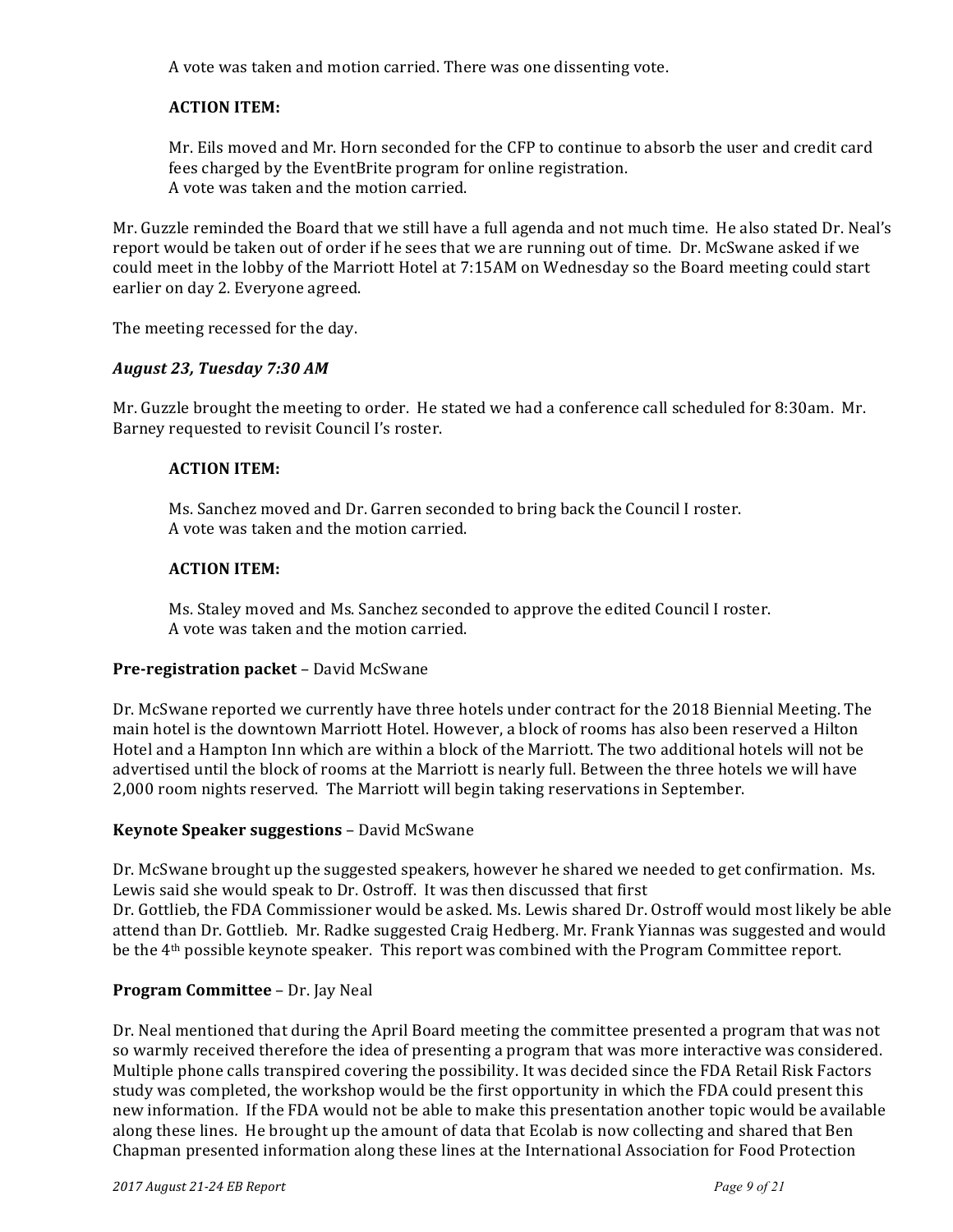(IAFP) conference this summer. This would be another opportunity for the workshop. Mr. Ford shared that current data was predicting an 86% inspection failure on risk related factors. Dr. Neal stated this would be a strong topic and presentation. He stated the Marriott was amenable to having breakout rooms for providing hands on demonstrations on disassembling and reassembling equipment and how to properly clean them. He also shared the other proposed agenda items for the workshop. Dr. McSwane shared that he could add a statement about the workshop.

## **ACTION ITEM:**

Ms. Staley moved and Ms. Whiting seconded to acknowledge the Program Committee report and the implication that the committee continues working on the proposed agenda. A vote was taken and motion carried.

## **Gifts for Speakers** – David McSwane

Dr. McSwane was asking if we wanted to continue to provide speaker gifts as we have done in the past. Mr. Barney suggested in lieu of speaker gifts the funds would be used to donate to a local charity in the name of the speaker. Mr. Moris asked how many gifts would we be handing out and Mr. McSwane estimated around twenty gifts. Another option could be a check from Board inside the city in which the biennial meeting is held. Dr. McSwane asked if the consensus was to give a cash donation in lieu of gifts.

## **ACTION ITEM:**

Dr. Nummer moved and Mr. Moris seconded to give the ED latitude to pursue a charitable organization to wit on behalf of the CFP in lieu of speaker gifts. A vote was taken and the motion carried.

## *Council Reports*

#### **Council I Report** – Rick Barney and Todd Mers

Mr. Barney discussed the progress of the two committees under Council I. Clean-In-Place Committee (CIP) and the Unattended Food Establishment Committee (UFE). He stated progress has been good and both committees plan to have their charges completed in November. The CIP committee requests the Board to continue looking for a tool for sharing files. Also, Mr. Tom Johnson has left the committee, however, as the bulk of work has been completed, the CIP committee will not be replacing Mr. Johnson as a voting member. There was an UFE incorrect roster in the binder. There were five changes. An incorrect roster appeared in the binder, however, Mr. Barney said he would send me a new one.

#### **ACTION ITEM:**

Dr. Garren moved and Ms. Fletcher seconded to acknowledge the Council I Report. A vote was taken and the motion carried.

#### **Council II Report** – David Lawrence and Sharon Wood

Mr. Lawrence reported on Council II committees.

1. Demonstration of Knowledge needs no action from the board at this time including on the roster. He did share they had gone through all 10 alternative methods and are reviewing the pros and cons of each and making recommendations.

2. Employee Food Safety Training Committee (EFST). The EFST had a face-to-face meeting. Mr. Lawrence stated the committee was cognizant of the fact that not everyone could attend the face-to-face meeting and they made assurances to keep members who could not attend informed. He mentioned the committee needed to work on criteria and were on schedule. They have been reviewing programs and developing criteria.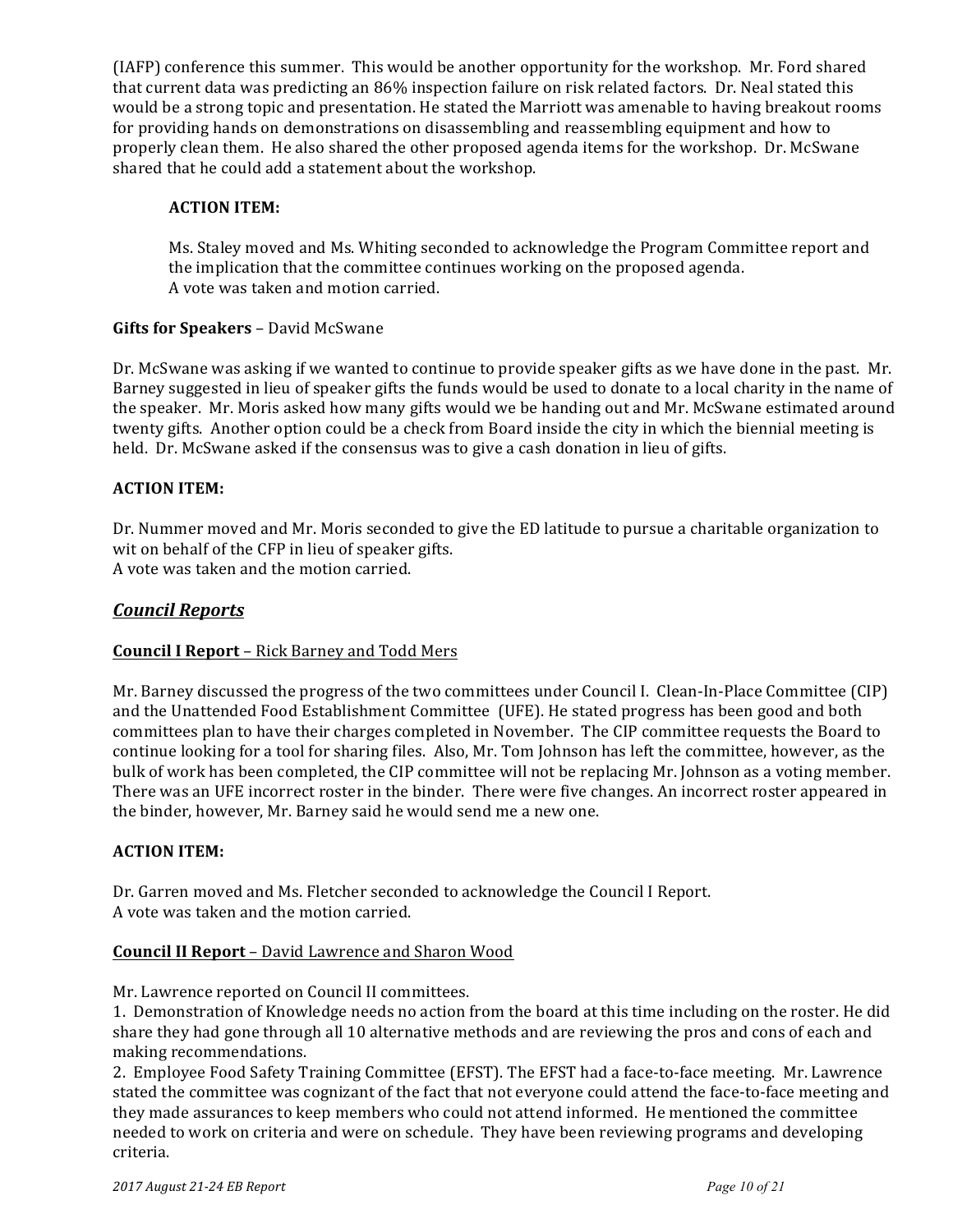Mr. Lawrence shared that feedback from the Board for the committee reports were very helpful and needed. A question arose about the roster. Ellen Dettman is now retired and no longer a member of the committee. Mr. Lawrence stated they may not be aware of it at this time and he would follow up on it.

## **ACTION ITEM:**

Dr. Garren and moved and Ms. Johnson seconded to acknowledge the Council II Report. A vote was taken and the motion carried.

## **Standing Committee Reports**

## **Finance Committee - Terry Levee**

Mr. Levee provided his report by telephone. He wanted to thank the Finance committee members for all the work they have done. He especially wanted to thank Mr. Moris for all the help he had provided. He briefly reviewed the report submitted and shared the committee had really came together. They discussed charges and reviewed reports such as Kearns and Thompson.

Discussion: Ms. Everly had comments on "organizing files" the first bullet point stated there was a dedicated computer and asked who provided it. She suggested removing the word "dedicated" and use the term secured only if it was not a separate computer provided by the CFP. The question was asked if it could be an external hard drive. She also referred to a physical location and this would imply another specific location in regards to security. Mr. Moris emphasized the document said "or" such as a cloud service. She also mentioned 3<sup>rd</sup> and 4<sup>th</sup> bullet points seem to contradict each other. She stated since it was a policy it should be as clear as possible. Mr. Guzzle asked what was updated in bullet point 4. It was suggested to reverse the last two bullet points and to delete the "your" in the last bullet point." Document is marked "confidential". Does the watermark need to be removed or should it not be posted? Mr. Levee stated that once approved as a policy the watermark would be removed. Mr. Horn suggested the CFP provide a backup drive. Therefore the first bullet point would need amending to include this proposal.

#### **ACTION ITEM:**

Mr. Johnson moved and Dr. Garren seconded to acknowledge the Finance Committee report. A vote was taken and the motion carried.

#### **ACTION ITEM:**

Mr. Moris moved and Dr. Garren seconded to approve the Invoice Approval Policy with suggested amendments. 

A vote was taken and motion carried.

#### **Program Standards Committee** – Angie Cyr

The Program Standards Committee has done an enormous amount of work and is asking the Board to 1. Change the term "Job Task Analysis" to "Competency and Curriculum framework" in Charge 2 of Issue 2016 II-015 Reassign Charges to the Program Standards Committee; and

2. The committee is planning for the Retail Program Standards session at the 2018 Conference for Food Protection. The committee would like the Executive Board's input on what should be included in the session that would be of interest all CFP constituencies.

Ms. Cyr reported on the progress of the committee. She stated there were four Issues. The committee is asking to change the terminology in the Issue 2016 II- 015 to remove the term job task analysis (JTA) to Competencies and Curriculum. She stated the committee had completed charge one. It was discussed that scalability in the spreadsheet currently on the CFP website was not scalable. Ms. Lewis offered to help on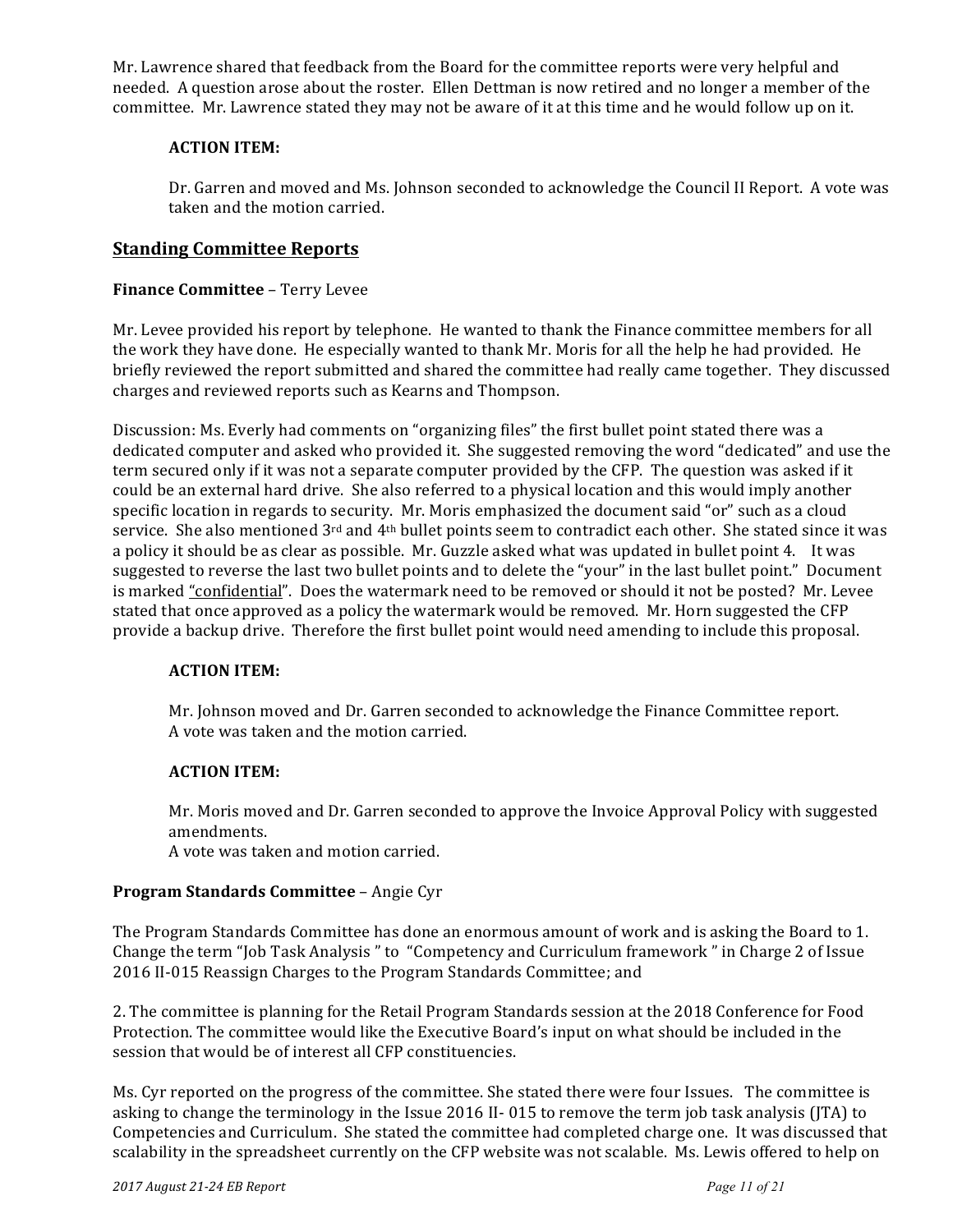the spreadsheet since it was important to have this concern corrected sooner rather than later. Issue 2016 II-09 charge 1 has been completed. Issue 2016 II-018 charges 1 and 3 have been completed but plan on completing charge 2 by the upcoming biennial meeting. Issue 2016 II-020 has worked on inspection time however still needs to come up with risk categorization and inspection times and frequency and come back with recommendations for the 2018 Biennial Meeting. Ms. Everly suggested for classification purposes, keeping both terms at this time.

## **ACTION ITEM:**

Dr. Garren moved and Ms. Johnson seconded to approve the recommended language to change the terminology in Issue 2016 II-015 to remove the term job task analysis and replace it with competencies and curriculum but having the term job task analysis remain in parenthesis. A vote was taken and the motion carried.

## **ACTION ITEM:**

Ms. Krzyzanowski moved and Ms. Johnson seconded to acknowledge the Program Standards Committee report. A vote was taken and the motion carried.

## **Constitution, Bylaws/Procedures** – John Luker

Mr. Luker reviewed his report. A request was made during the April 2017 Board meeting for the CBP to come up with some suggestions for managing oversized committees due to excessive numbers of At-Large members and perhaps add another voting seat on the Board for the Industry Support constituency. He stated an Issue would be submitted requesting for a position description to be developed for the Strategic Planning Committee Chair. He understood there were no additional charges coming out of the April meeting but only recommendations. The CBP Committee had no definitive recommendation on adding this constituency to the Board.

Discussion ensued about creating a Board seat for the Food Industry Support constituency. Ms. Everly had suggested taking an at-large position and assigning it to a representative of the Food Industry Support constituency and not adding a position on the Board. She further stated that Issue 2016 II - 026,027, and 029 charges were not reflected in current report and still require action be taken. Dr. McSwane mentioned adding a position would have little effect on the Board with respect to cost or voting. Mr. Luker mentioned it was difficult getting response from committee members.

#### **ACTION ITEM:**

Ms. Bacon moved and Dr. Garren seconded to acknowledge the CBP report as corrected. A vote was taken and the motion carried.

### **ACTION ITEM:**

Ms. Fletcher moved and Ms. Krzyzanowski seconded to approve the position description changes in the CBP report.

A vote was taken and the motion carried.

#### **Nominating** – John Luker

Mr. Luker stated the committee did meet by phone and nominations were made.

### **ACTION ITEM:**

Ms. Krzyzanowski moved and Dr. Garren seconded to nominate Mr. Lawrence and Ms. Bacon to be the 2018-2020 Biennial Meeting Conference Chair and Vice chair respectfully. A vote was taken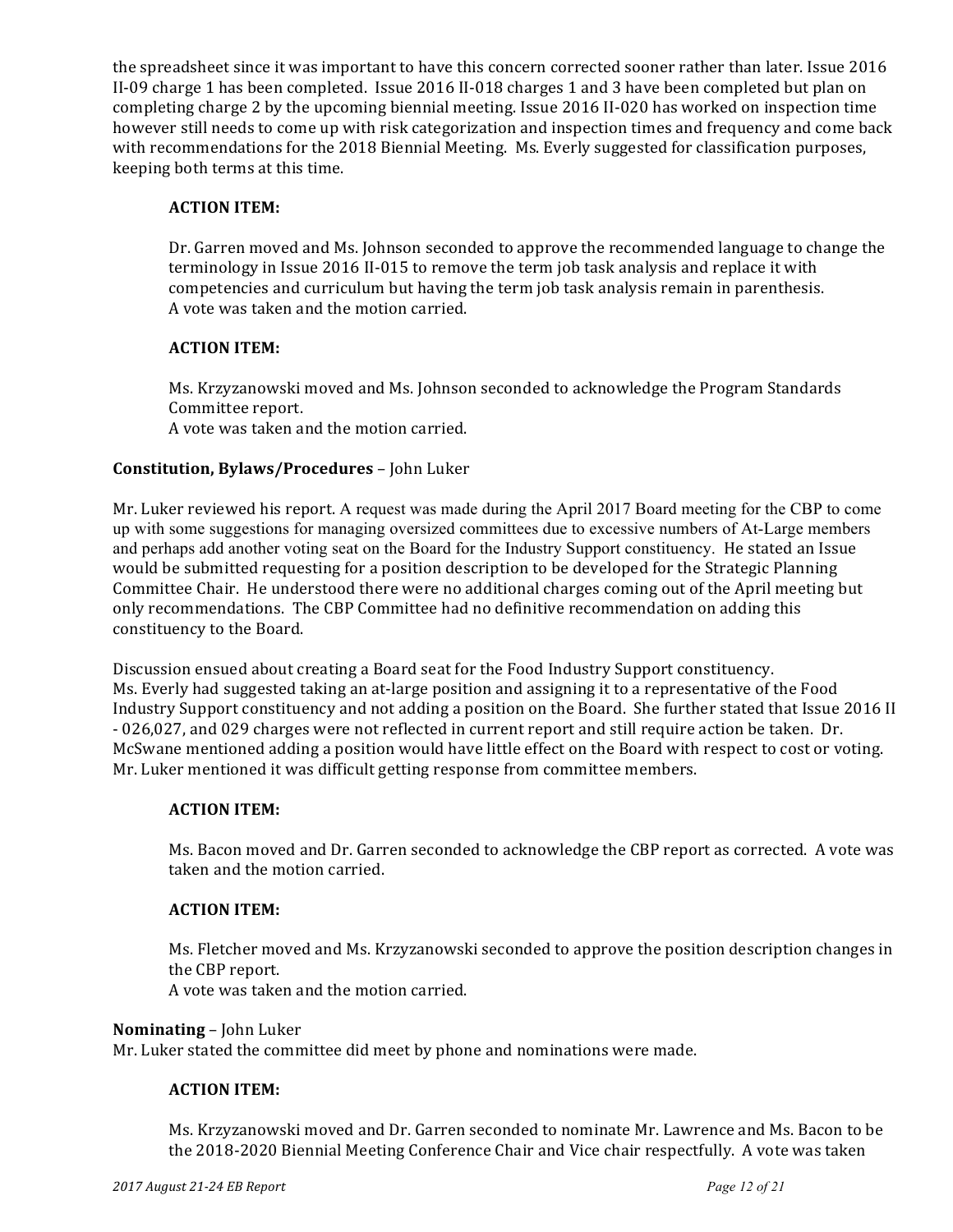and the motion carried.

## **Food Protection Manager Certification - Sean Dunleavy**

Mr. Dunleavy discussed his report on the FPPM Committee. The committee is continuing their ongoing work and currently there are no new items to report. The committee continues working on completing the normative document to reflect the equivalency of the CFP and ISO standards. The committee will be having a face-to-face meeting in October in San Antonio.

## **ACTION ITEM:**

Dr. Garren moved and Mr. Lawrence seconded to acknowledge the FPMCC report. A vote was taken and the motion carried.

## **Strategic Planning Committee (SPC)** – Tom Ford

Mr. Ford discussed his report. He shared the committee plans to continue working with the University of Houston and will be refining the second survey. Ms. Fletcher discussed the navigator program and shared information based on the feed back from the previous biennial meeting. Most concerns were regarding the noise issue and are planning to set up quiet rooms to address this problem. There is a plan to leave a list in several key locations to identify the navigators for individuals and where they can meet. Mr. Ford stated they are still going to depend on Board members. Ms. Fletcher stated that six individuals would be assigned to each navigator. A reminder was given to not include council chairs and vice chairs as navigators. 

Ms. Everly stated there is a need to formalize the strategic planning committee in the CBP. If so an Issue will need to be submitted. Mr. Ford brought up helping individuals meeting up with other members they would like to meet. Mr. Ford was requesting the Board to look at the SPC report and deciding what direction the SPC should be going. They are requesting what is the will of the Board. On page 31 of the Constitution and Bylaws document there is reference to the SPC.

#### **ACTION ITEM:**

Dr. Nummer moved and Ms. Johnson seconded to charge the SPC to approve the draft mission statement, and from that draft mission statement the SPC will begin formalizing that mission statement and from that develop the strategic plan. A vote was taken and the motion carried.

#### **ACTION ITEM:**

Ms. Krzyzanowski moved and Ms. Steiner seconded to acknowledge the Strategic Planning Committee report. A vote was taken and the motion carried.

#### Audit - Danny Follett

Mr. Follett provided his report by telephone. The committee was able to get through Quarter one of 2017 along with Quarter four of 2016. He stated the criteria have been met and they will continue to perform the quarterly reports. Mr. Nutt was instrumental in making the reports.

#### **ACTION ITEM:**

Dr. Garren moved and Ms. Steiner seconded to acknowledge the Audit Committee report. A vote was taken and motion carried.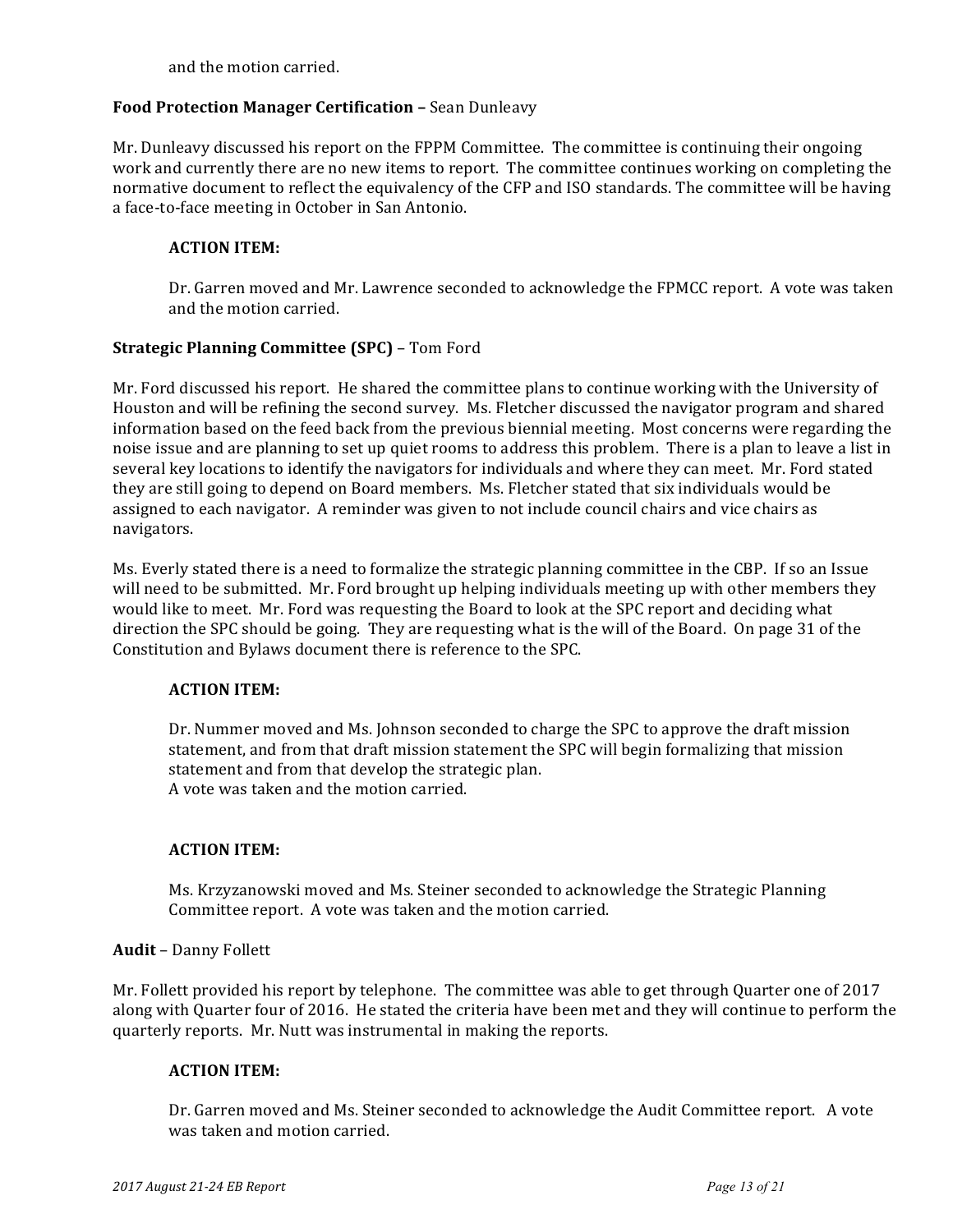## **Resolutions** – Michael Roberson

A question arose as to whether it was appropriate to provide a resolution for Mr. David Theno. Discussion ensued and consensus was to move forward with creating a resolution. Mr. Roberson will begin the process to do so.

The Council III Committee Report was brought back out of order

**Council III Report** - Davene Sarrocco-Smith and Dr. Keith Jackson The Council III Committee Report was brought back out of order

Ms. Sarrocco-Smith stated Council III has three committees as follow:

Produce Wash Committee - Dr. Starobin stated the committee was requesting the Board to approve a guidance document. They want the guideline to be a stand-alone document. Ms. Everly does not think this is an additional charge but is actually a continuation to their existing charges.

Special Process Control Committee – the committee has finished their charges. The committee was working on templates and the location where the templates end up has not been determined. Ms. Everly asked what the meaning was regarding "expanded" their charge. Ms. Sarrocco-Smith stated she would work with the committee to change the verbiage regarding "expanding the charge". What they are requesting was within their charge.

Mail Order Food Safety Committee - The Mail Order Committee has been meeting twice a month to put together a guidance document.

#### **ACTION ITEM:**

Ms. Sanchez moved and Ms. Staley seconded to approve the request of the Produce Wash Committee for the changes in the roster and to proceed with the information in this report and continue putting together a framework for the guideline proposed in the committee recommendations.

A vote was taken and the motion carried.

#### **ACTION ITEM:**

Mr. Lawrence moved and Ms. Johnson seconded to acknowledge the Council III report. A vote was taken and the motion carried.

#### **Special Committees and Reports**

#### **Sponsorship Committee – Janice Buchanon**

Ms. Buchanon requested Mr. Cliff Nutt be added to the Sponsorship committee. She reviewed discussion points from her report. One of the points was to create a sustaining membership that is not to be identified as a sponsorship membership. She stated this was because some companies could not give in the way of a sponsorship donation. It was brought up that logos would have to be narrowly defined for this purpose. Something like "sustaining" member of CFP. Dr. Garren brought up that free registrations, for example would not be part of a sustaining membership. A sustaining member could also be a sponsor as well and this is where the free registrations would apply. Ms. Everly stated this Board would have to give the nod for the Sponsorship Committee to move forward on submitting an Issue because they are not a standing committee.

#### **ACTION ITEM:**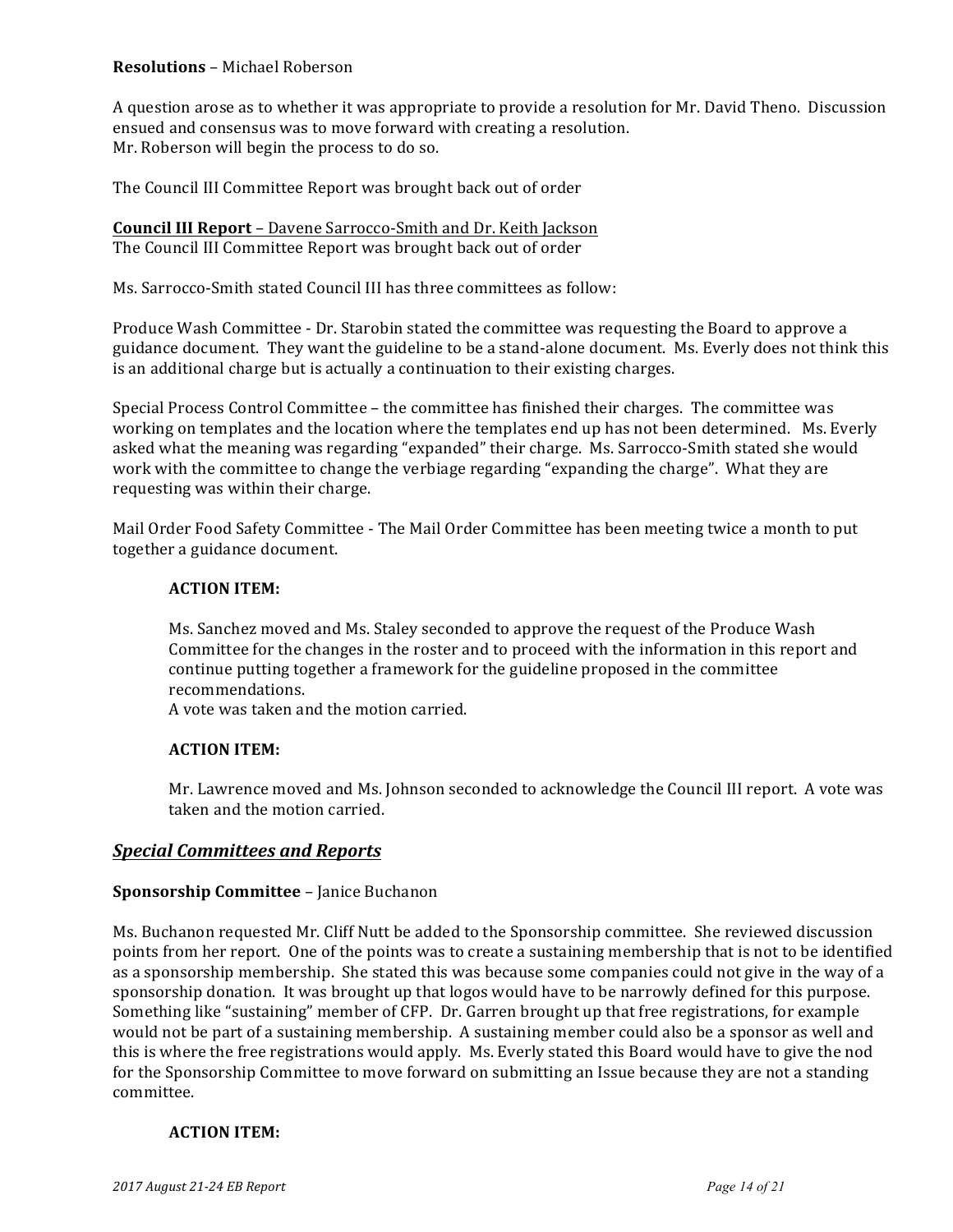Ms. Bacon moved and Ms. Johnson seconded the request to add Mr. Cliff Nutt to the Sponsorship committee. A vote was taken and the motion carried.

### **ACTION ITEM:**

Mr. Horn called the question. There was no second. A vote was taken and the motion carried.

### **ACTION ITEM:**

Dr. Garren moved and Mr. Moris seconded to charge the Sponsorship Committee with the Executive Director to flesh out methods of donations to the CFP and to come back by the end of this calendar year with recommendations and to craft language to create a sustaining membership category through the Issue process.

A vote was taken and the motion carried.

## **ACTION ITEM:**

Dr. Garren moved Ms. Staley seconded to acknowledge the Sponsorship Committee report. A vote was taken and the motion carried.

## *Standing Committees and Reports* **(continued)**

#### **Issue Committee Report** – Vicki Everly/Debbie Watts

Ms. Everly went through her report. She asked the question as to what is meant by an endorsement in the Commercialism Policy. Ms. Watts referred to a list of companies in a document, whether that was an endorsement. If a brand name is brought up "in the Issue", what does that mean?

Excerpt from report: a. What is an "endorsement" (1st and 3rd bullet points above)?

· Is an endorsement implied if a product, process, or service is simply mentioned or referenced in the Issue narrative?

 $\cdot$  Is reference to a specific publication (e.g., training materials, textbook, scientific journal) considered an endorsement of the company that produced that publication?

 $\cdot$  Can a committee Issue, report, or attachment include any reference to specific products,

processes or services without violating the Commercialism Policy? If allowed, should the committee document also contain a required statement to clarify any implied or perceived endorsement?

b. What does "used in the Issue" mean (2nd bullet point)?

· Does "in the Issue" refer only to the narrative on the Issue Submission Form OR does "in the Issue "also refer to attached documents?

c. What is a "commercial proprietary process" (3rd bullet point)? We have been unable to find a specific definition of this term.

· How do we recognize or identify such a process in an Issue submission if reference to a patent, trademark, or other identifier is not included?

d. Does the Commercialism Policy prohibit including the "name" of a company, organization, or agency within the Issue narrative or in a content document?

 $\cdot$  If yes, are there any exceptions? (Note: company/agency names must be allowed on the Issue Submission Form as submitter contact information)

e. Does the Commercialism Policy prohibit including a brand name, product logo, photo of a product, or any other reference to a product, process, or service in any document attached to an Issue?

It is difficult to make these determinations when reviewing an Issue. Mr. Plunkett stated the commercialism policy just approved is within the bounds of common practice. There is no real definition of "proprietary process". Issue reviewers do not have the expertise in the content of the document. Mr.

Plunkett states this is when the Council could have this insight. He stated no one expects the issue reviewer to have this kind of in-depth knowledge.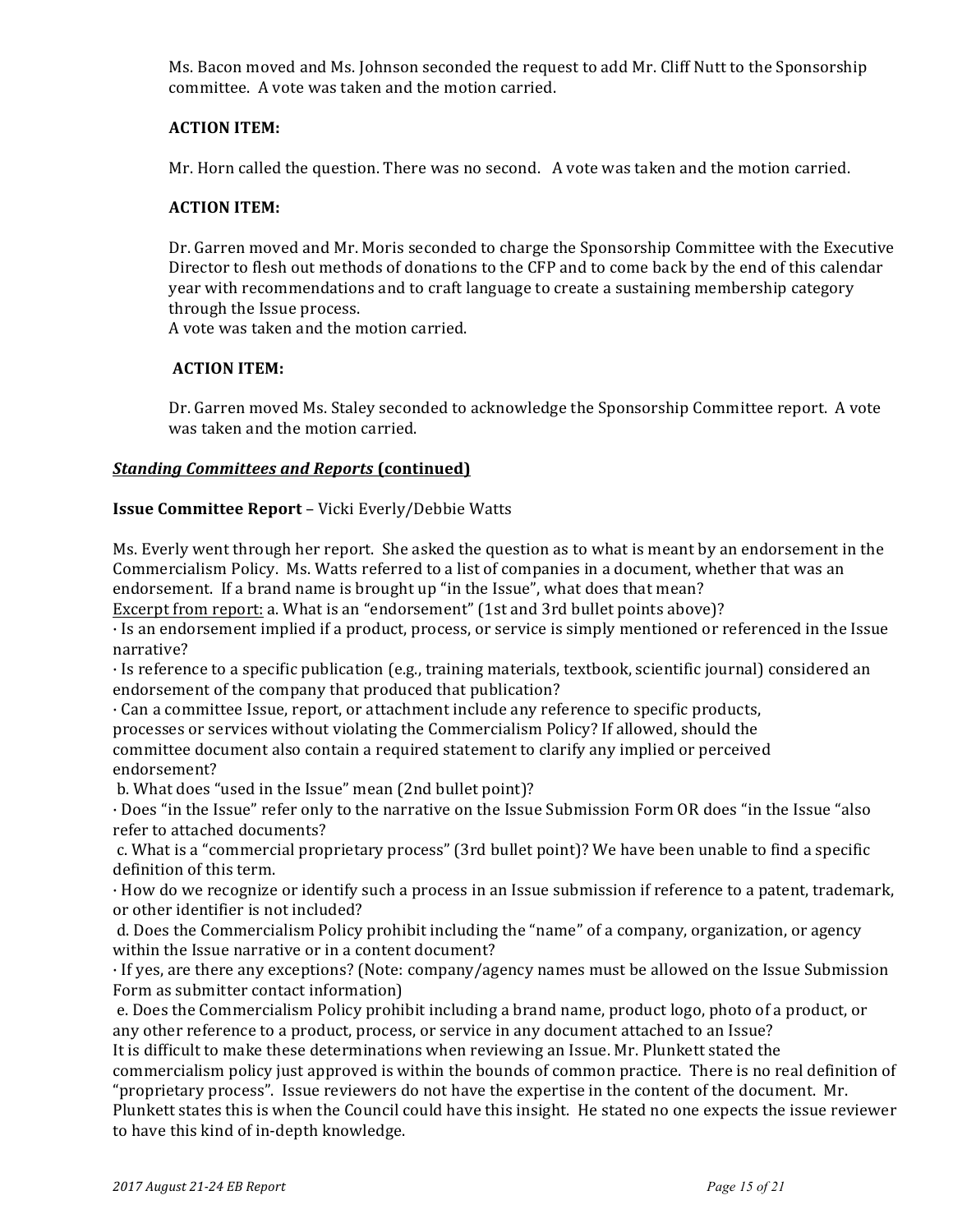## **ACTION ITEM:**

Ms. Bacon moved and Ms. Staley seconded to approve the four requested items by the Issue Chairs: Terms and Conditions for Issue Acceptance document, Issue Pre-submission Form, Issue Preparation & Review - Process & checklist, and the proposed definition for the term "Issue". A vote was taken and the motion carried.

#### **ACTION ITEM:**

Mr. Moris called the question to end debate. A vote was taken and the motion carried

#### **ACTION ITEM:**

Mr. Lawrence moved and Ms. Johnson seconded to have the Board amend the Conference Procedures to include endorsement of product, process or service by brand name as a reason for rejection in the "Issue Acceptance Criteria" and reference the "Terms and conditions" document. A vote was taken and the motion carried.

## **ACTION ITEM:**

Dr. Garren moved and Ms. Lewis seconded to acknowledge the Issue Committee report. A vote was taken and the motion carried.

# Due to time constraints the remainder of the following reports would be waived at this time **and be given on a conference call at a later time:**

## **Special Committees and Reports**

AFDO – Steve Moris

**Update on review and revision of NSF Standard 12 - Peter Voss/Tim Tewksbary** Dr. McSwane sent Board members an email regarding this standard.

## **Federal Agency Reports**

**FDA** – Glenda Lewis

Ms. Lewis agreed to waive the time allotted at this meeting to a future time however; she did want to discuss Issue # 2016-I-023, which was accepted as submitted.

Issue that a letter be sent to FDA recommending:

1) Modification of Section 3-203.12(A) of the 2013 FDA Food Code as indicated below from a Priority Foundation to a Priority Violation (language to be added is underlined; language to be deleted is in strikethrough format).

#### **3-203.12 Shellstock, Maintaining Identification.**

(A) Except as specified under Subparagraph (C) (2) of this section, SHELLSTOCK tags or labels shall remain attached to the container in which the SHELLSTOCK are received until the container is empty.  $Pf P$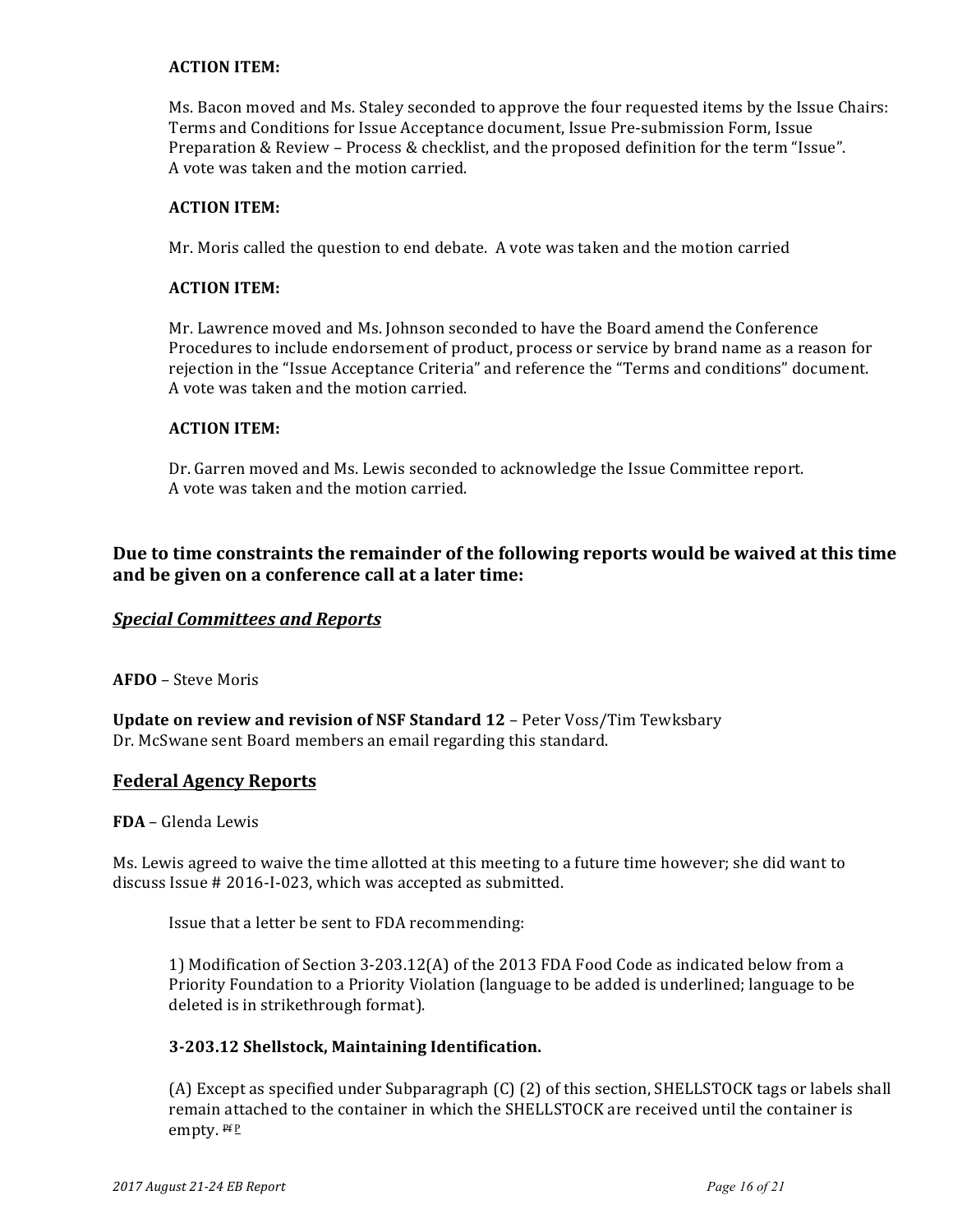2) The FDA begin discussions with the ISSC and Conference for Food Protection to identify steps that can be taken to enhance implementation and enforcement of shellfish record keeping at retail establishments. Ms. Lewis stated it was not a question of the FDA not addressing the Issue, but rather the FDA wants to move forward by speaking with the other agencies involved to resolve the situation. She stated that changing the priority at this time creates inconsistencies within the food code that cannot be totally addressed at this time, for example, other areas of the food code that addresses record keeping are also considered foundational items as well. Miss Lewis stated the Issue would change the whole section unilaterally and this did not seem appropriate to the FDA. They discussed the Issue with the Inter State Shellfish Conference (ISSC) and asked what they were trying to achieve in changing the food code and agreed that even looking at other sections in the food code would lead to a better end point. Therefore, they are asking the CFP not to change the food code at this time and instead moving on the second charge of the committee and to address that recommendation at this time. She stated that the record keeping with the tags are not being done well. Ms. Lewis addressed the email that was sent by the ISSC stating they were in agreement with the FDA position. She reiterated the comment made by Mr. Guzzle on the process the FDA uses with respect to Issues submitted by the CFP.

Mr. Plunkett stated he wanted to push back on this and urged the FDA to move forward in recommending that Issue 2016-I-023 was in the interest of public health and the food code section should be modified at this time. Mr. Plunkett stated that changing this section now would not impact the continuation of studying the impact of this concern in the future edition of the food code. He stated he was in agreement with the ISSC and felt it would move the FDA Food Code to be more in line with the ISSC on shell stock and his understanding was that it would speed up compliance, by way of having only seventy-two hours as opposed to ten days for compliance. This would speed up getting product off the market. He sees this as absolutely more of a priority item in the food code. Anything we could do to move forward with respect to the issue of Vibrio vulnificus. He stated reporting of this product was unsuccessful in tracing back those oysters 50% of the time, especially with such a pernicious disease associated with oysters. Mr. Radke stated it came down to the letter of the law verses the spirit of the law and in this case he agreed with Mr. Plunkett. He stated the industry is working to improve trace back because it is so critical to identify the problem as soon as possible. Ms. Bacon stated this was the will of the Conference and we are in agreement with Mr. Plunkett.

## **ACTION ITEM:**

Mr. Horn moved and Mr. Plunkett seconded to request the CFP draft a letter to the FDA requesting Issue  $\#$  2016-I-023 be addressed at this time by modifying the priority status of Section 3-203.12(A) of the 2017 FDA Food Code, from a Priority Foundation Item (Pf) to a Priority Item (P). A vote was taken and the motion carried.

Ms. Lewis went over the remainder of her report. She discussed the organizational changes in the FDA offices. She also discussed the dates for the regional educational meetings. The new Food Code is ready only a few functions remain before it is released. Ms. Lewis also discussed the number of jurisdiction signed up for the Standards. This is about 90% of jurisdictions who are now signed up. She suggested looking at the cooperative agreements progress with the program standards. The risk factor study will be out soon.

Dr. McSwane stated he would send out a Doodle poll to schedule a conference call after Labor Day in order to finish the agenda items from the fall EB meeting.

**USDA** – Dr. William Shaw No report at this time. Dr. Shaw shared what Dr. Neal had discussed for the workshop would be most of his report.

## **ACTION ITEM:**

Mr. Moris moved and Ms. Johnson seconded to acknowledge the federal reports submitted.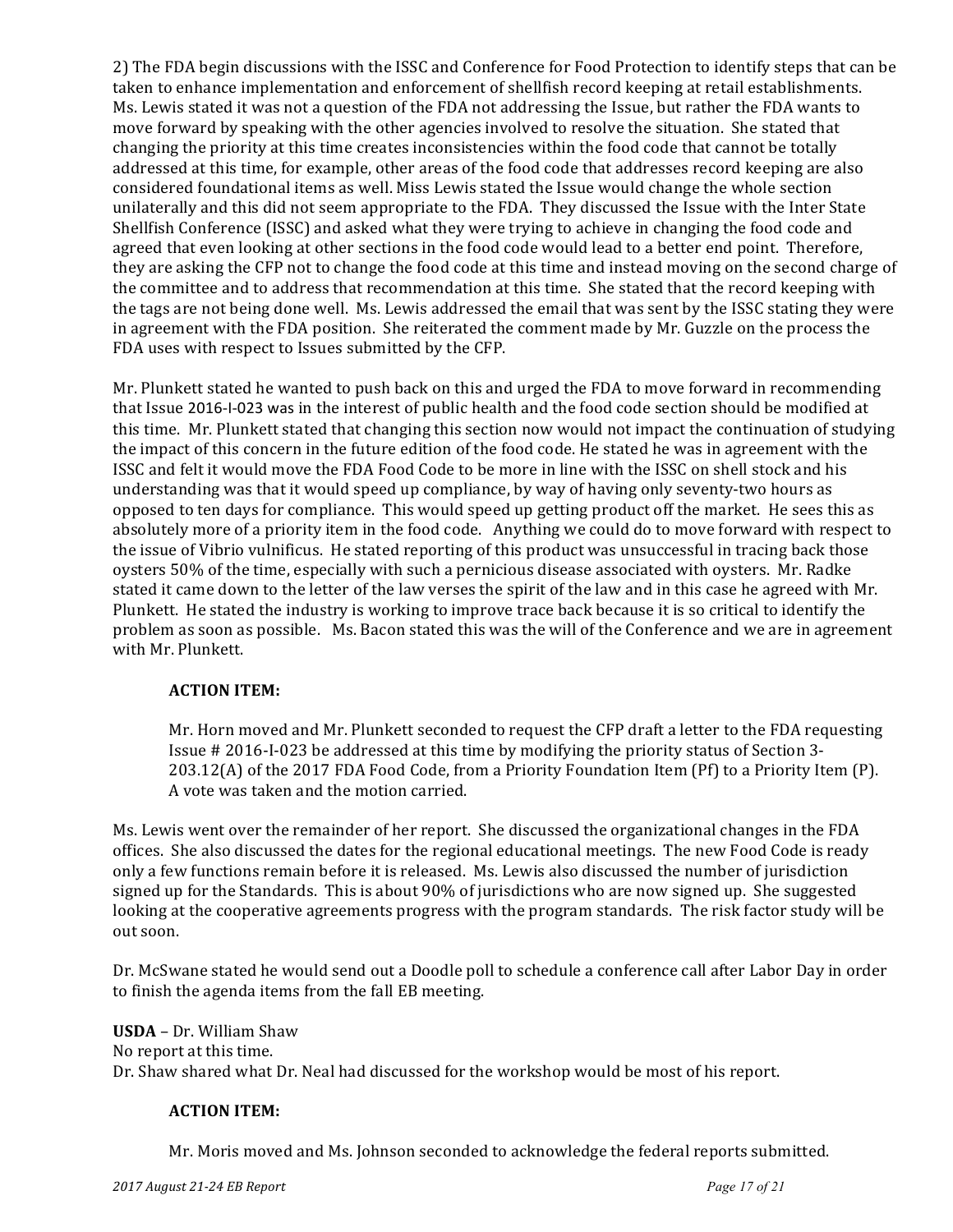A vote was taken and the motion carried.

## **New Business**

## **Discussion of Council deliberation process** - Patrick Guzzle

Mr. Guzzle wanted to discuss the bullet point on no action.

He shared more than one person came to the office in Boise complaining about how quickly some issues were dismissed as no action. There was an argument to be made that we are not following our governing documents. The current Constitution and Bylaws stipulates that a Council would deliberate an Issue and not immediately entertain a no action. He stressed he was not in the Council rooms but was repeating what was said to him and as a consequence we would be in violation of or Constitution and Bylaws. There was guidance document of about 4 bullet points available however council could address it with another justification. It is important to know why the no action was taken. Dr. McSwane stated, there should be time to express a point. It sounds dismissive to not have an opportunity to have a discussion at all. An example would be "it is already addressed in the code". A citation should accompany this statement. Ms. Everly read the dictionary definition. Dr. Garren asked if that definition was in our governing documents. Ms. Everly stated it gives a perception of no deliberations at all. A list was shared by Mr. Mers on statistics of no actions in all three councils over the last four biennia. The Council averages were around 40-45% for Council I and III and about 9% for Council II. The 2016 deliberations had CI-56 CII-10 CIII-70% of no action however, 70% was incorrect. Ms. Lewis did agree that it did appear No Actions were not properly deliberated. Mr. Guzzle just wanted to make the Council Chair aware of this misconception and be more cognizant of appearances when a no action is given.

#### **ACTION ITEM:**

Dr. Garren moved and Mr. Lawrence seconded to adjourn the meeting held in Greensboro. A vote was taken and the motion carried.

The Spring Board meeting will be held in conjunction with the 2018 Biennial Meeting in Richmond, VA. The first session of the meeting will be held on Sunday, April 15, 2018 from  $1:00 - 5:00$  p.m. in Salons 6, 7, and 8

\_\_\_\_\_\_\_\_\_\_\_\_\_\_\_\_\_\_\_\_\_\_\_\_\_\_\_\_\_\_\_\_\_\_\_\_

## *Conference Call to complete the Agenda Items from the August 2017 Board Meeting*

## *September 13, Wednesday 2:00PM*

**Present:** Aggie Hale, Dr. Dave McSwane, Cliff Nutt

**Voting members present:** Lisa Staley, Angela Sanchez, John Luker, Steve Moris, Brenda Bacon, Becky Steiner, Ken Rosenwinkel, Kelli Whiting, Glenda Lewis, Bill Hardister, Jessica Fletcher, Vince Radke, Patrick Guzzle, David Lawrence, Larry Eils, Rebecca Krzyzanowski, David Plunkett,

**Voting members absent:** Ann Johnson, Donna Garren, Jason Horn, Dr. Brian Nummer, Dr. William Shaw, Marlene Gaither

**Non-voting members present:** - Debbie Watts, Keith Jackson, Rick Barney, Davene Sarrocco-Smith

**Non-voting members absent:** Todd Mers, Tom Ford, Dr. Jay Neal, Vicki Everly, Sean Dunleavy, Terry Levee, Dan Follett, Angie Cyr

# *Special Committees and Reports*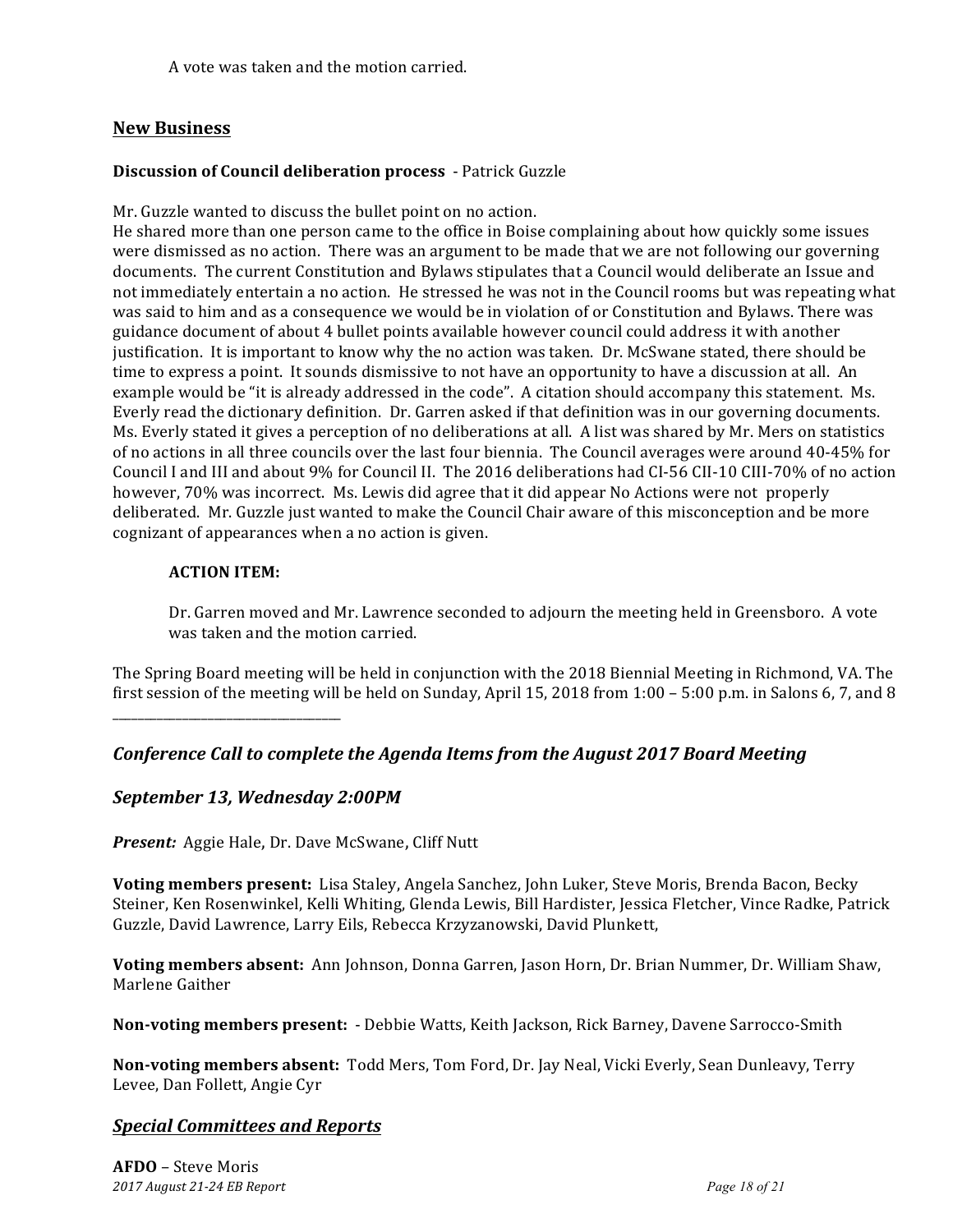Mr. Moris submitted a written report on behalf of AFDO as presented below:

Meeting was held in Houston in June of 2017.

AFDO wanted to thank Patrick Guzzle for presenting the CFP update. We also wanted to congratulate him on the AFDO award he received. Record attendance was achieved during the 2017 conference 407 Attendees, 172 First Time Attendees, 69 Drug and Device Attendees and 338 Food Attendees The AFDO Endowment Foundation exceeded the one million dollar mark for the first time during the 2017 conference. During the 2017 conference there were breakout sessions for retail, drug and device, and body art. There was an actual tattoo performed during the body art break out The 2018 conference will be in Burlington, VT next June.

## **Federal Agency Reports (continued)**

## **FDA –** Ms. Lewis

Ms. Lewis reviewed the remainder of her report. She shared the internal changes to the current FDA ORA personnel and office structure. There is basically only one office rather than regions. Ms. Lewis anticipates the 2017 FDA Food Code to be released by the end of the calendar year. She stated the revised program standards will be out soon as well. There are 775 jurisdictions that have enrolled in the program standards. Currently the 2015 programs standards are posted on the website. She highly recommends looking at the mentoring program. She also reviewed the grants for projects awarded in 2017. The risk factor study will also be out in the near future. Mr. Guzzle inquired about the regional specialists. Ms. Lewis stated that nothing has really changed with the positions.

## **CDC** – Vincent Radke

Mr. Radke provided four attachments that represented three CDC centers. He shared he was in the Environmental Health center and the other two centers are the Center for Immunizations and Respiratory diseases and Emerging and Zoonotic Diseases.

The CDC - is very concerned with antimicrobial resistance and not only antibiotics. The four attachments are:

Mr. Radke provided a Powerpoint overview of the Integrated Food Safety Centers of Excellence (CoE) program. The Integrated Food Safety Centers of Excellence (CoEs) were established under the Food Safety Modernization Act. 

The Cultural Independent Diagnostics Testing  $(CIDT)$  – this is also a big concern with the CDC. The new tests have benefits and also challenges as well. Benefits are fast results for clinical care and discovery of illnesses previously gone undiagnosed. The challenges are the unknowns at this time.

The third attachment is National Assessment Report Systems (NEARS). In 2015, a total of 114 outbreaks were reported to NEARS. This summary provides information on characteristics of those outbreaks and the establishments where the outbreaks occurred. The bottom line from the reports is ill food workers.

The last attachment is an outbreak associated with contributing factors to foodborne outbreaks. The Publication - Outbreak characteristics associated with identification of contributing factors to foodborne illness outbreaks - food workers 63% were working while ill. It is not that the 63% represented the number of workers but that the CDC found through its investigations, that workers were working while ill. In this case the illness found was mostly norovirus.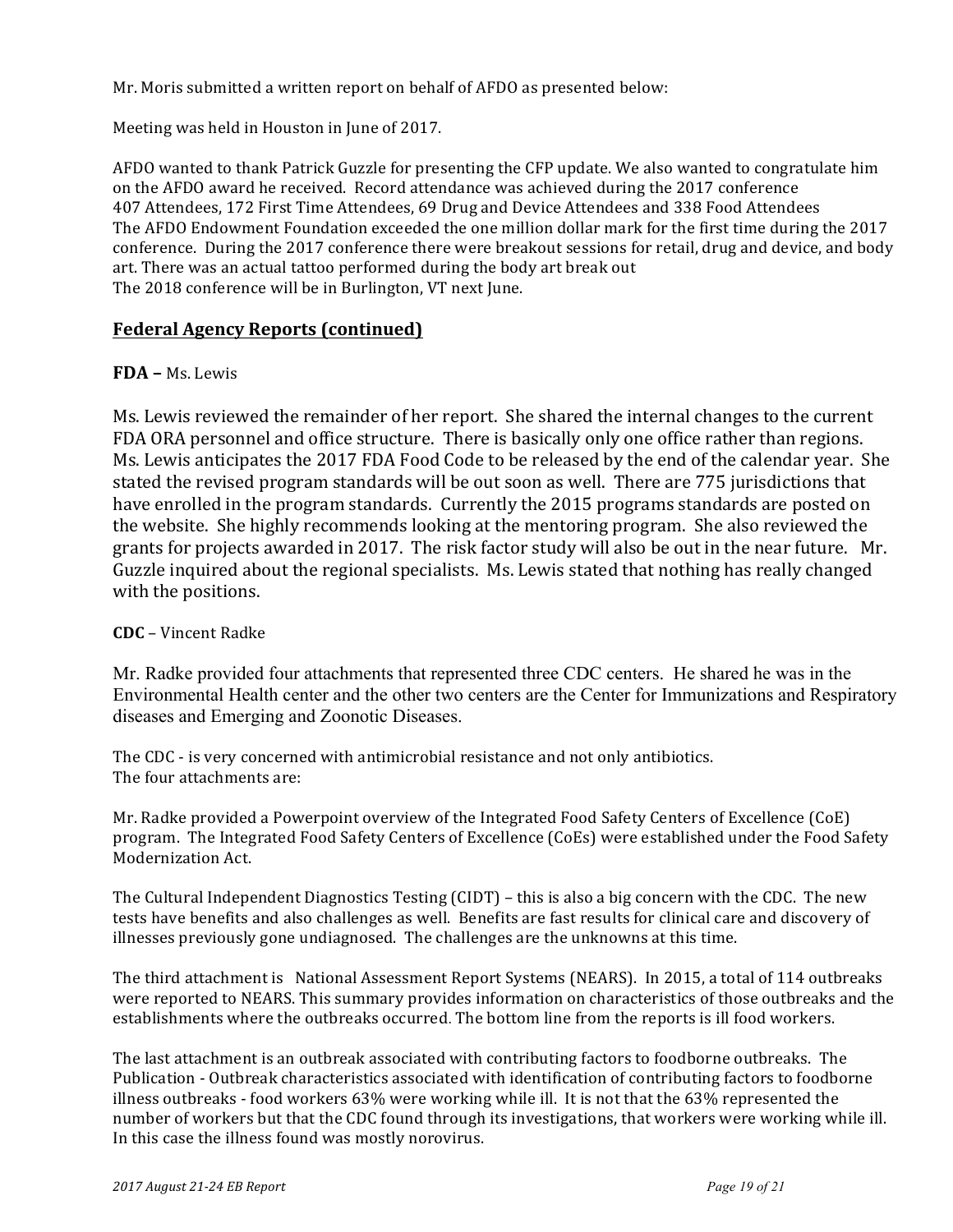## **New Business continued**

## **Meeting site for 2022 Biennial Meeting - David McSwane**

Dr. McSwane presented this item as heads up information for the 2022 Biennial Meeting. He stated that looking in earnest would not begin until after the 2018 meeting. However, it is preferable to start a preliminary investigation of potential sites as soon as possible. The 2022 Biennial Meeting is tentatively scheduled to be held in the NE region which is the most expensive area to host a meeting. We are looking for tier two cities that would be a suitable site for our meeting. Ms. Fletcher suggested Hartford, CT which has a new convention center and a Marriott Hotel nearby. The area has been revitalized. It was agreed that Dr. McSwane would get with Ms. Peña at ConferenceDirect to look for venues in the NE region that would be suitable to host the 2022 meeting. Ms. Peña will present a report at the Spring 2018 Board Meeting with some potential sites. After the 2018 Biennial Meeting we will work with CFP members in the areas near the potential sites for the 2022 meeting to determine the level of interest in forming Local Arrangements Committees. These groups would be announced during the Fall 2018 Board Meeting and site visits to the top 2 or 3 sites would be made in September and October 2018. If possible, a site will be selected and contract(s) will be signed by the end of 2018.

## **Identify States where employers have a travel ban - David McSwane**

The question arose that some states may not be allowing nonessential travel to certain other states because of political reasons. We should be checking into this to assure states delegates are not kept from attending. California may have eight states where there is a travel ban. New York has a travel ban for North Carolina. Dr. McSwane will conduct a survey to find out what states have travel bans in place and what states are impacted. He will report back at the Spring Board meeting in 2018.

## Creation of a new constituency group for professional organizations like AFDO, IAFP, NEHA, etc. -David Lawrence

Mr. Lawrence discussed the constituencies. Mr. Rance Baker was an example of a NEHA representative as a Consumer constituent. He is asking about a possible new constituency group to address the situation. Mr. Lawrence was considering rescinding this bullet point for new constituency group. However, he wanted the Board to give this a serious consideration (our larges constituency is not identified as a constituent) and perhaps discuss this on a conference call. Discussion ensued about how a definition could be worded. Creating a new constituency would require a constitutional change and an Issue would need to be submitted. Mr. Guzzle asked if Dr. McSwane and Mr. Lawrence could work together with input from others to come up with a definition for a regulatory support.

## Request to post "Restaurant Grading Toolkit: A Guide to Develop a Food Grading Program in Your **Community"** on CFP website - David McSwane

Dr. McSwane shared the City of Newton Massachusetts created this restaurant grading toolkit with funding received through the Nation Association of County and City Health Officials (NACCHO), would like to post this document on the CFP website. Discussion ensued.

#### **ACTION ITEM:**

Mr. Plunkett moved and Ms. Fletcher seconded to post the NACCHO toolkit on the CFP website. A hand vote was taken and the motion failed.

Dr. McSwane would send a link of the document to the CFP members.

#### **Explore interest in establishing a Memorandum of Understanding with the National Association of City and County Health Officials (NACCHO)** - David McSwane